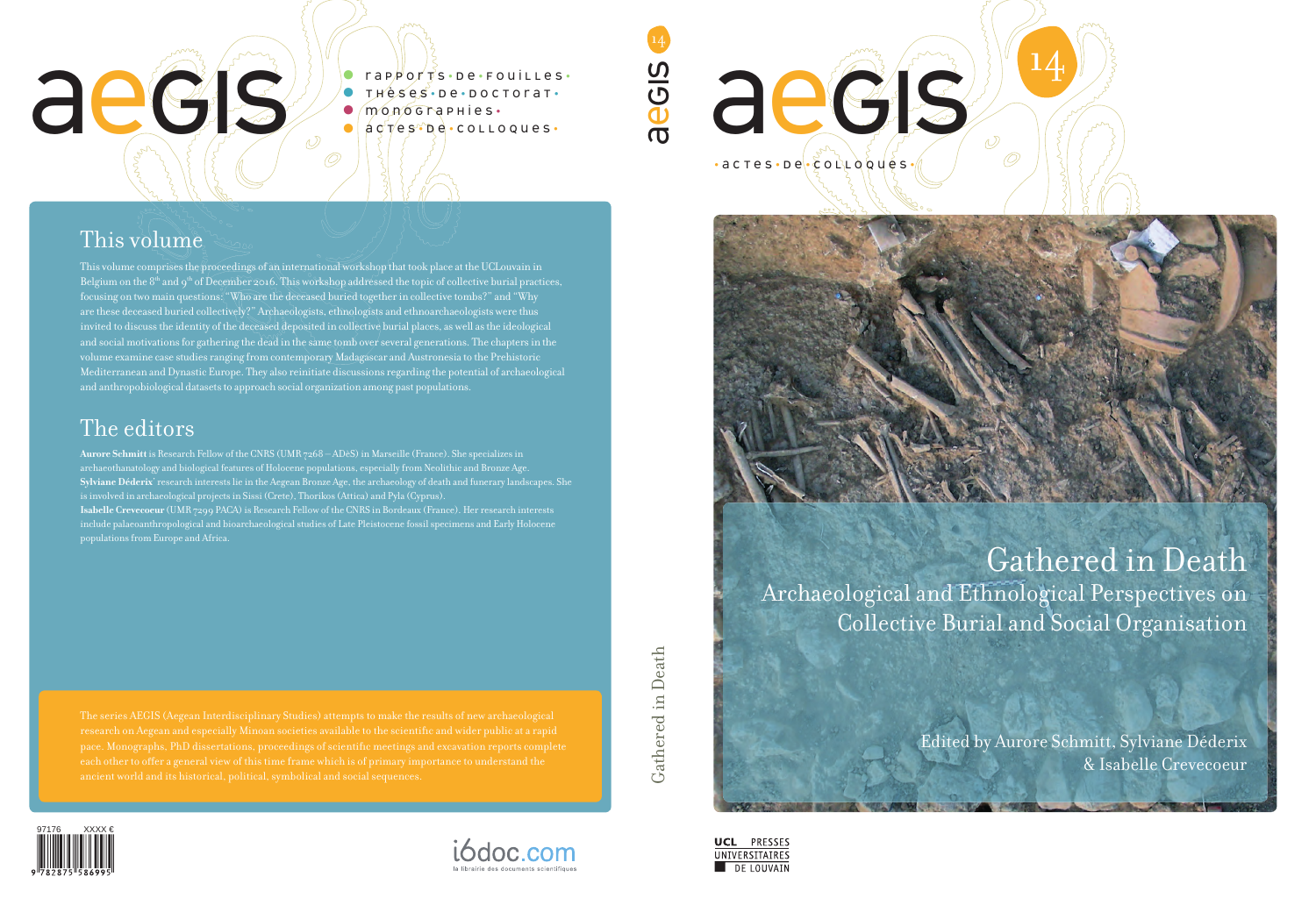Gathered in Death

# Archaeological and Ethnological Perspectives on

Collective Burial and Social Organisation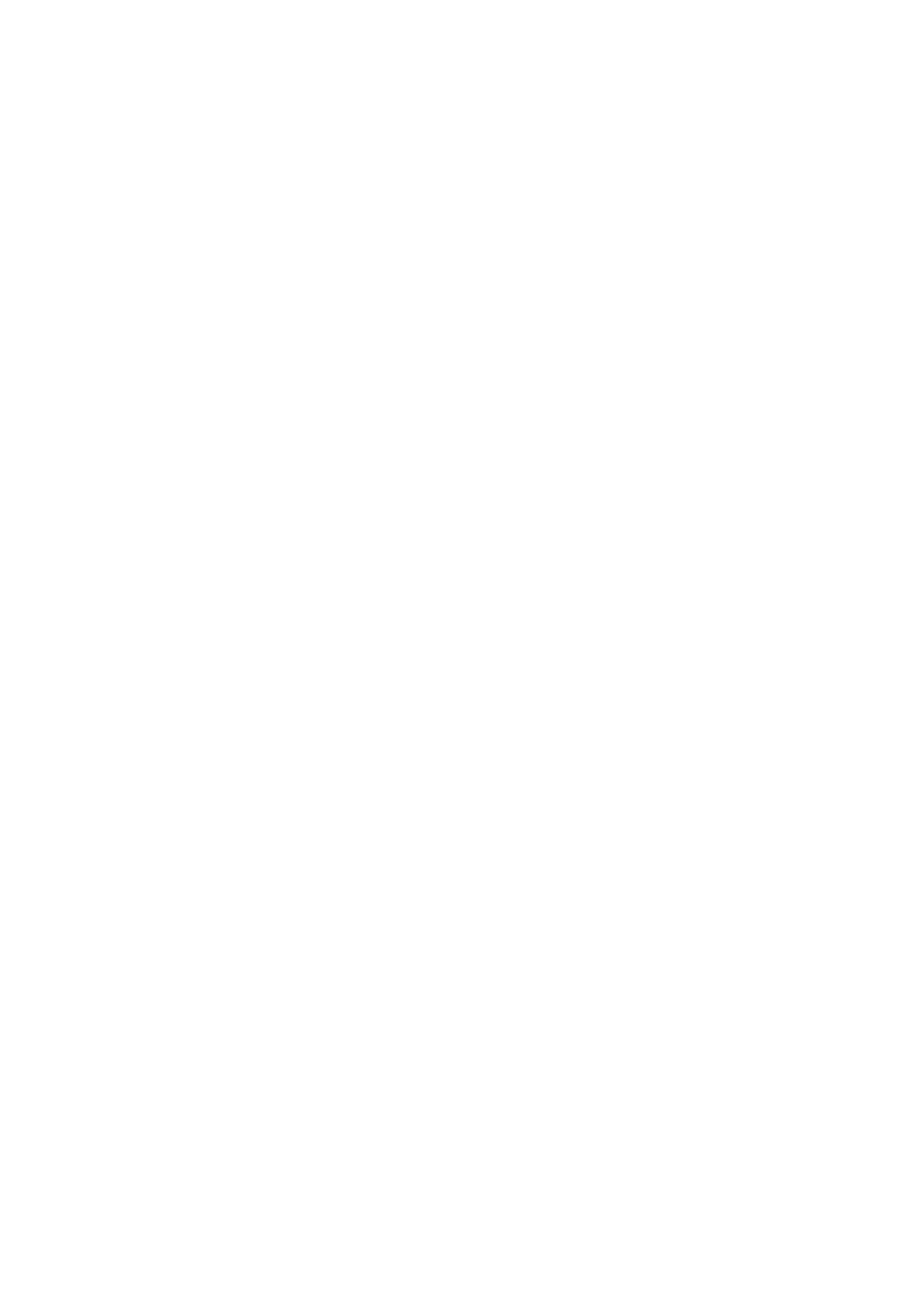Gathered in Death

Archaeological and Ethnological Perspectives on Collective

Burial and Social Organisation

Edited by Aurore Schmitt, Sylviane Déderix & Isabelle Crevecoeur

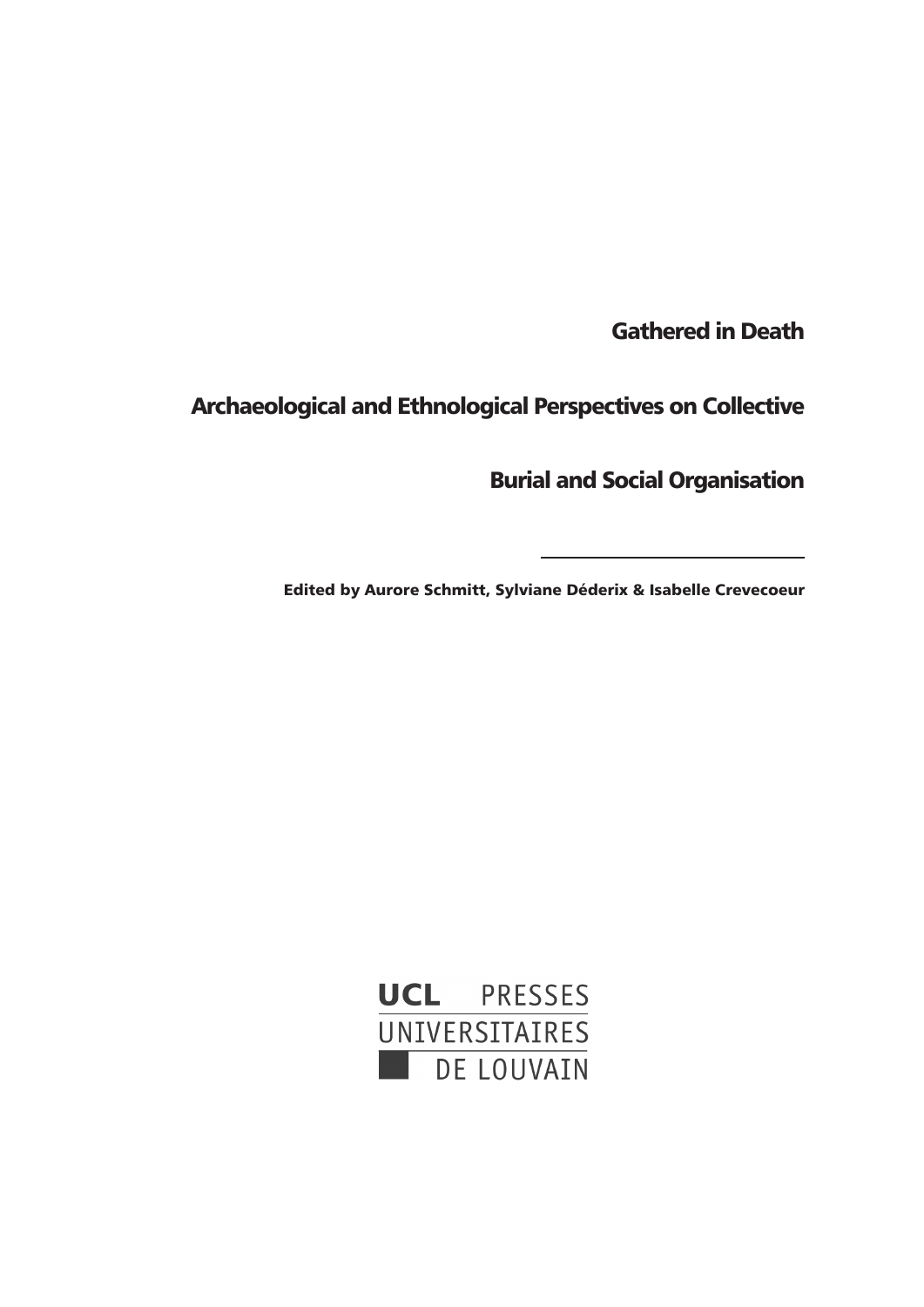© Presses universitaires de Louvain, 2018 Registration of copyright: D/2018/9964/27 ISBN: 978-2-87558-699-5 ISBN PDF version: 978-2-87558-700-8 Printed in Belgium by CIACO scrl – printer number 97176 All rights reserved. No part of this publication may be reproduced, adapted or translated, in any form or by any means, in any country, without the prior permission of Presses universitaires de Louvain

Graphic design: Marie-Hélène Grégoire Photograph: Collective burial in room I.23, Sissi cemetery (A. Schmitt) Volume set in Adobe InDesign CS6 by Nicolas Kress

Distribution: www.i6doc.com, on-line university publishers Available on order from bookshops or at

Diffusion universitaire CIACO (University Distributors) Grand-Rue, 2/14 1348 Louvain-la-Neuve, Belgium Tel: +32 10 47 33 78 Fax: +32 10 45 73 50 duc@ciaco.com

Distributor in France: Librairie Wallonie-Bruxelles 46 rue Quincampoix 75004 Paris, France Tel: +33 1 42 71 58 03 Fax: +33 1 42 71 58 09 librairie.wb@orange.fr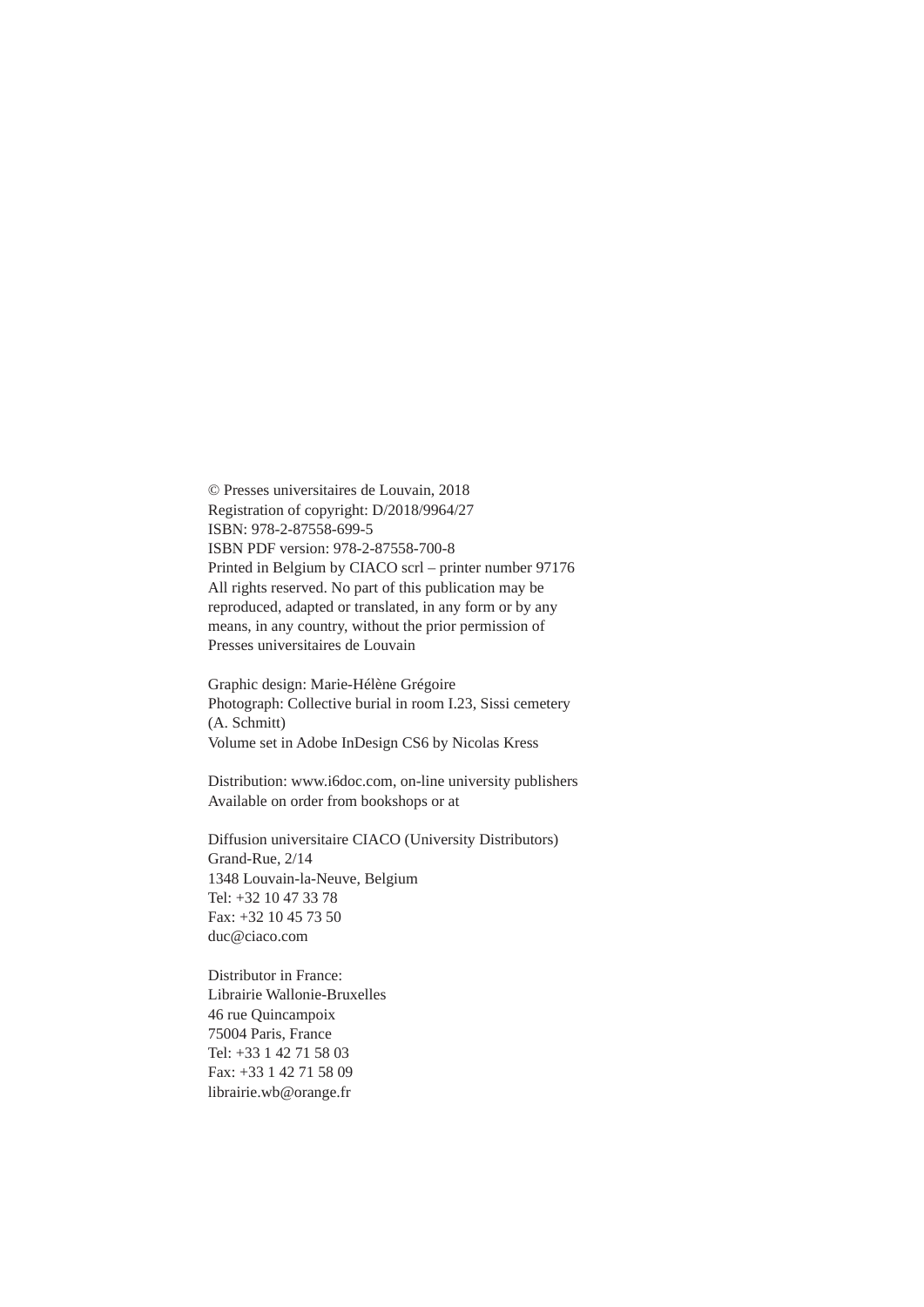# **Contents**

|     | <b>Gathered to their Fathers</b>                                                                | 17  |
|-----|-------------------------------------------------------------------------------------------------|-----|
|     | Jan Driessen                                                                                    |     |
| 1.  | <b>Introduction</b>                                                                             | 21  |
|     | Towards a Theoretical and Methodological Framework for the Study of Collective Burial Practices |     |
|     | Sylviane Déderix                                                                                |     |
|     | Aurore Schmitt                                                                                  |     |
|     | Isabelle Crevecoeur                                                                             |     |
|     |                                                                                                 |     |
| 2.  | <b>Collective and Single Burial in Madagascar</b>                                               | 41  |
|     | Mike Parker Pearson                                                                             |     |
|     | Denis Regnier                                                                                   |     |
| 3.  | <b>Houses for Bones</b>                                                                         | 63  |
|     | Collective Disposal of the Dead among the Uut Danum of Borneo                                   |     |
|     | Pascal Couderc                                                                                  |     |
| 4.  | <b>Current Collective Graves in the Austronesian World</b>                                      | 85  |
|     | A few Remarks about Sumba and Sulawesi (Indonesia)                                              |     |
|     | Christian Jeunesse                                                                              |     |
|     | <b>Anthony Denaire</b>                                                                          |     |
|     |                                                                                                 |     |
| 5.  | Who is Who in the Grave?                                                                        | 107 |
|     | <b>A Cross-Cultural Approach</b>                                                                |     |
|     | Estella Weiss-Krejci                                                                            |     |
| 6.  | The Social Implications of Death in Prehistoric Malta                                           | 125 |
|     | Caroline Malone                                                                                 |     |
|     | Rowan McLaughlin                                                                                |     |
|     | Bernardette Mercieca-Spiteri                                                                    |     |
|     | Eoin Parkinson                                                                                  |     |
|     | Ronika Power                                                                                    |     |
|     | Jay Stock                                                                                       |     |
|     | Simon Stoddart                                                                                  |     |
|     | <b>Jess Thompson</b>                                                                            |     |
| 7.  |                                                                                                 | 141 |
|     | <b>101 Ways of Creating Collective Burials</b>                                                  |     |
|     | The Exceptional Cretan Tombs in the Context of the $3rd$ Millennium BC Mediterranean            |     |
|     | Borja Legarra Herrero                                                                           |     |
| 8.  | <b>Counting Individuals, Reconstructing Groups</b>                                              | 159 |
|     | A Critical Review of Bioarchaeological Data from Middle Helladic and Mycenaean Graves           |     |
|     | Nikolas Papadimitriou                                                                           |     |
| 9.  | The Value of Recent Biochemical Analysis for Collective Burial Sites                            | 189 |
|     | Mélie Le Roy                                                                                    |     |
|     |                                                                                                 |     |
| 10. | <b>What Defines a Collective Grave?</b>                                                         | 195 |
|     | <b>Archaeological and Ethnological Perspectives on Collective Burial Practices</b>              |     |
|     | Aurore Schmitt                                                                                  |     |
|     | Sylviane Déderix                                                                                |     |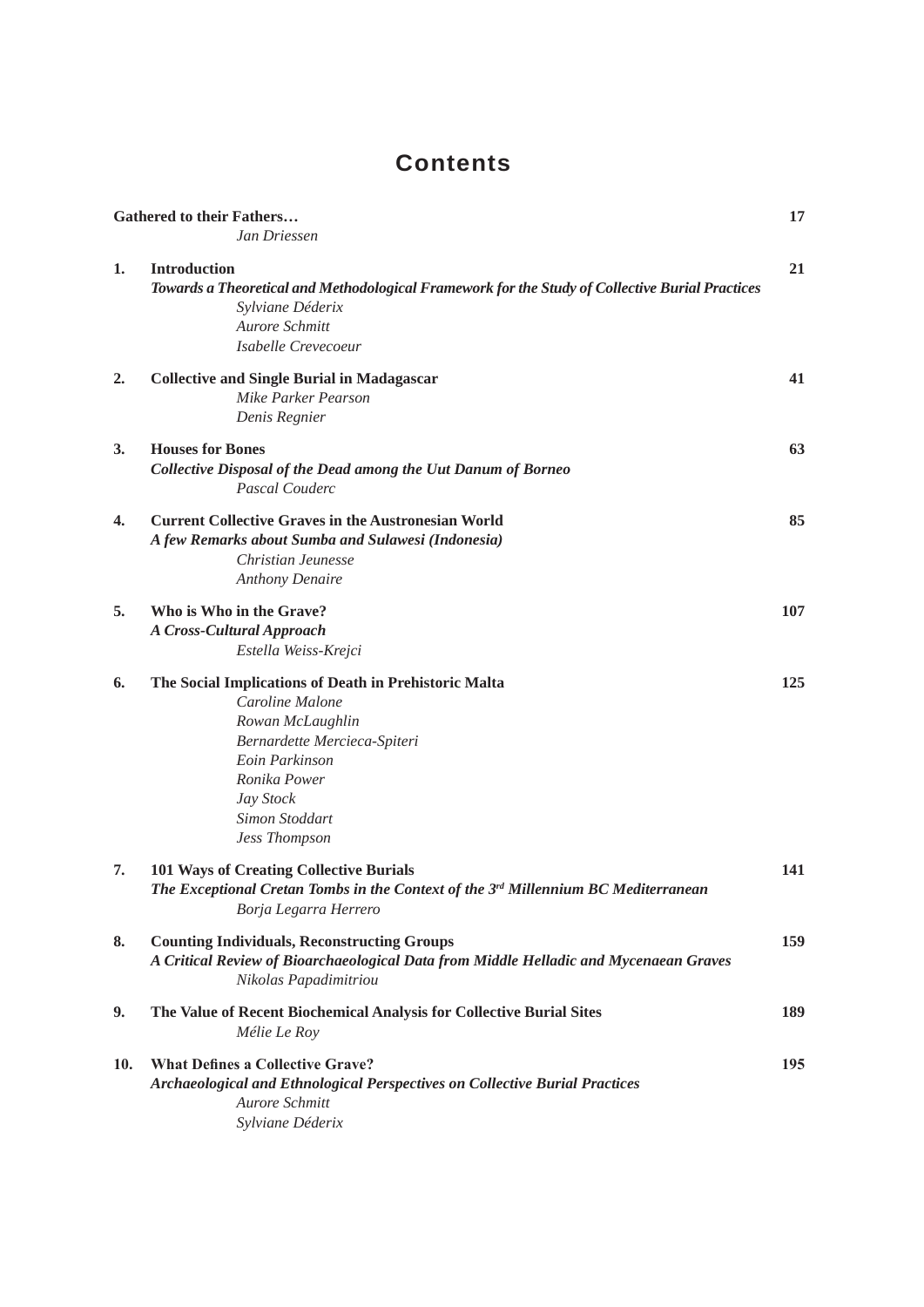## **7. 101 Ways of Creating Collective Burials**

*The Exceptional Cretan Tombs in the Context of the 3rd Millennium BC Mediterranean*

### Borja Legarra Herrero<sup>1</sup>

### **Introduction**

Large collective tombs<sup>2</sup> seem to be a popular feature across the Mediterranean and most of continental Europe from the end of the Neolithic into the first phases of the Bronze Age (*ca.* 4000-2000 BC). Collective burial deposits were just one of the several types of interments that formed the complex funerary customs of the period, but their significance at this time is unparalleled in European history since. Amongst the popularity of collective tombs in the  $4<sup>th</sup>$  and  $3<sup>rd</sup>$  millennium BC, Crete proves to be exceptional due to the almost exclusive use of tombs with commingled burial deposits for more than a millennium (*ca.* 3200-1800 BC; see **figure 7.1** for chronology), which contrasts starkly against the burial variability in most other Mediterranean regions.

At the same time, this is a millennium in which the island's communities saw major changes in their size and complexity with significant developments in demography, settlement patterns, economic and political organisation. One cannot but feel that the effort and resources put on the Cretan collective tombs mark them as an important social arena at the forefront of these changes and that the exceptional burial record may have played a role in the development and sustainability of complex societies in the island at a moment when these were extremely rare across the Mediterranean.

This article analyses this Cretan exceptionality in its Mediterranean context by reviewing the newly published bioarchaeological and taphonomic data from the tombs and contextualising it within the rich knowledge of the funerary record that has been developed in the last two decades.

### **1. Mediterranean collective tombs and their importance**

The papers in this volume make clear that 'collective tomb' is a loose term that can be applied to a wide range of phenomena. Collective tombs can differ in a number of traits such as the amount of interments, the age and gender structure of interred populations and the manipulation of the human remains before their final deposition. The bioarchaeological analyses presented in the workshop left clear that commingled deposits are the archaeological visible end of very variable *chaînes funéraires* – *i.e.* the sequences of human practices that constituted the funerary process and helped to produce the burial deposits as discovered by the archaeologist; the term does not include non-human processes. Different practices and processes can create archaeological burial deposits with a similar appearance. The rich ethnographic examples presented in the conference also showed that collective deposits are used by cultures with very diverse ideological takes on death and they respond to a broad range of social concerns. Concepts such as ancestry, commonly used in relation to collective tombs, can represent a collection of meanings and situations: in some cases, ancestors are just vague reminders of things past, while in others they are active agents that have an impact on living populations (Whitley 2002). The case of Madagascar illustrates well this variability as collective burial practices by neighbouring communities mark divergent ideas about death and play different social roles (Bloch 1971; Jindra & Noret 2011).

On the other hand, understanding the preference for collective tombs in the Mediterranean solely in a local manner feels like a missed opportunity. Collective tombs became popular at a comparable historical moment, the end of the Neolithic, when indications of social, political and economic complexity appeared in most Mediterranean populations (Broodbank 2013), suggesting a possible link between both phenomena. The repercussions of

<sup>1</sup> UCL Institute of Archaeology, London.

<sup>2</sup> I use here the term 'collective tomb' to refer to buildings that contained a significant number of disturbed human interments in commingled deposits.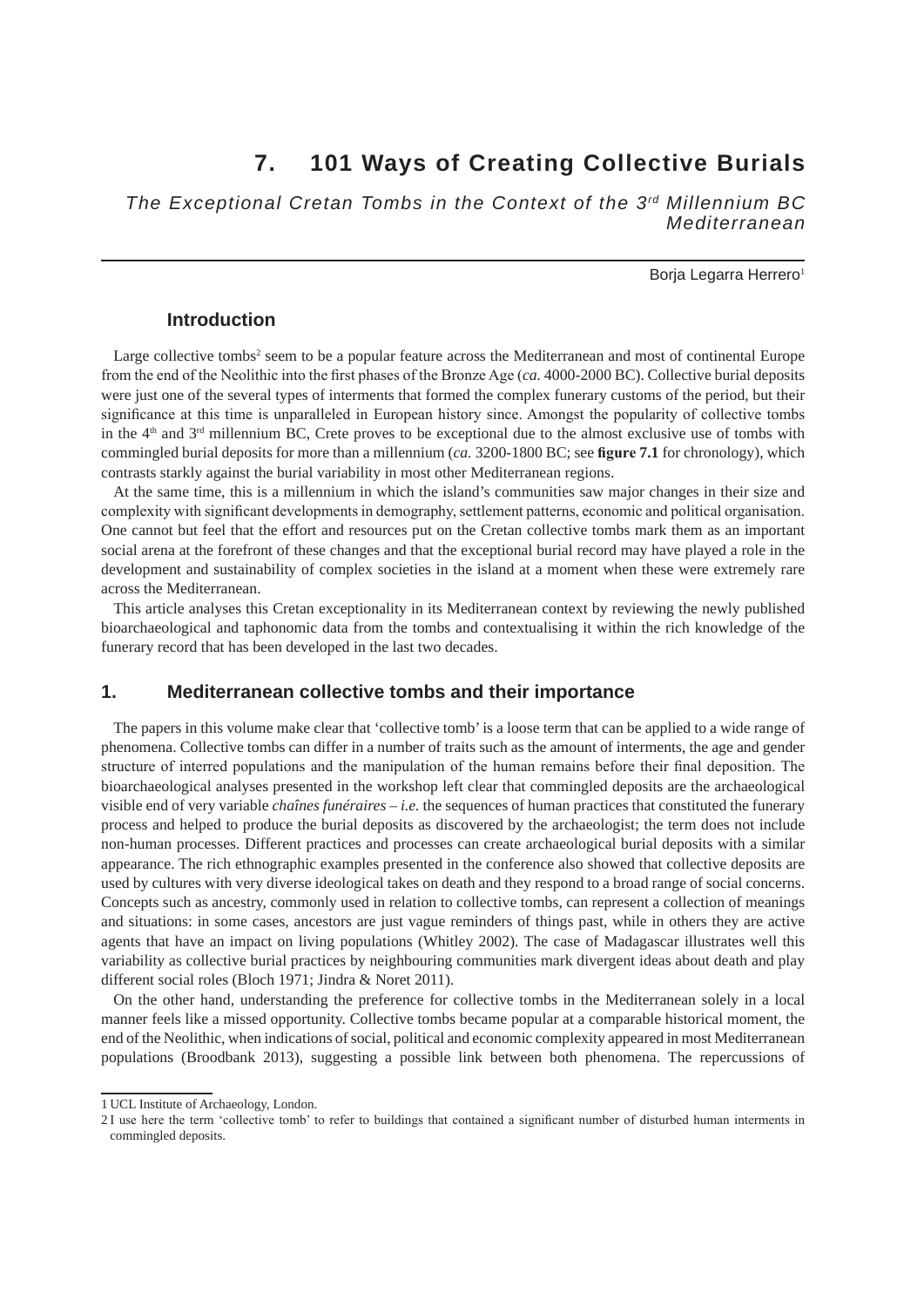domestication and increasing sedentism were felt by Mediterranean societies long after their first adoption. An infilling landscape limited problem-solving social strategies such as fission and relocation to new parts of the landscape. There was an increasing investment of effort in agriculture with the use of traction animals, more demanding preparation of soils, *etc*. that dissuaded mobility, particularly as prime agricultural areas may not have been available anymore (Tomkins 2004; Halstead 2008). Organic demographic growth presented also challenges in internal structure and resource exploitation that impacted interactions with neighbouring communities (when to hoard, when to share; Halstead 1995; Halstead & Isaakidou 2011). As mobility became increasingly restricted and competition for resources with neighbouring groups escalated, communities may have found that identities attached to a geographic locale and to co-residence were becoming more important. Being part of a well-respected or feared community could strengthen the position of individuals in social and economic interactions at the regional level.



Fig. 7.1 Cretan chronology (based on Manning 2010: 23, table 2.2)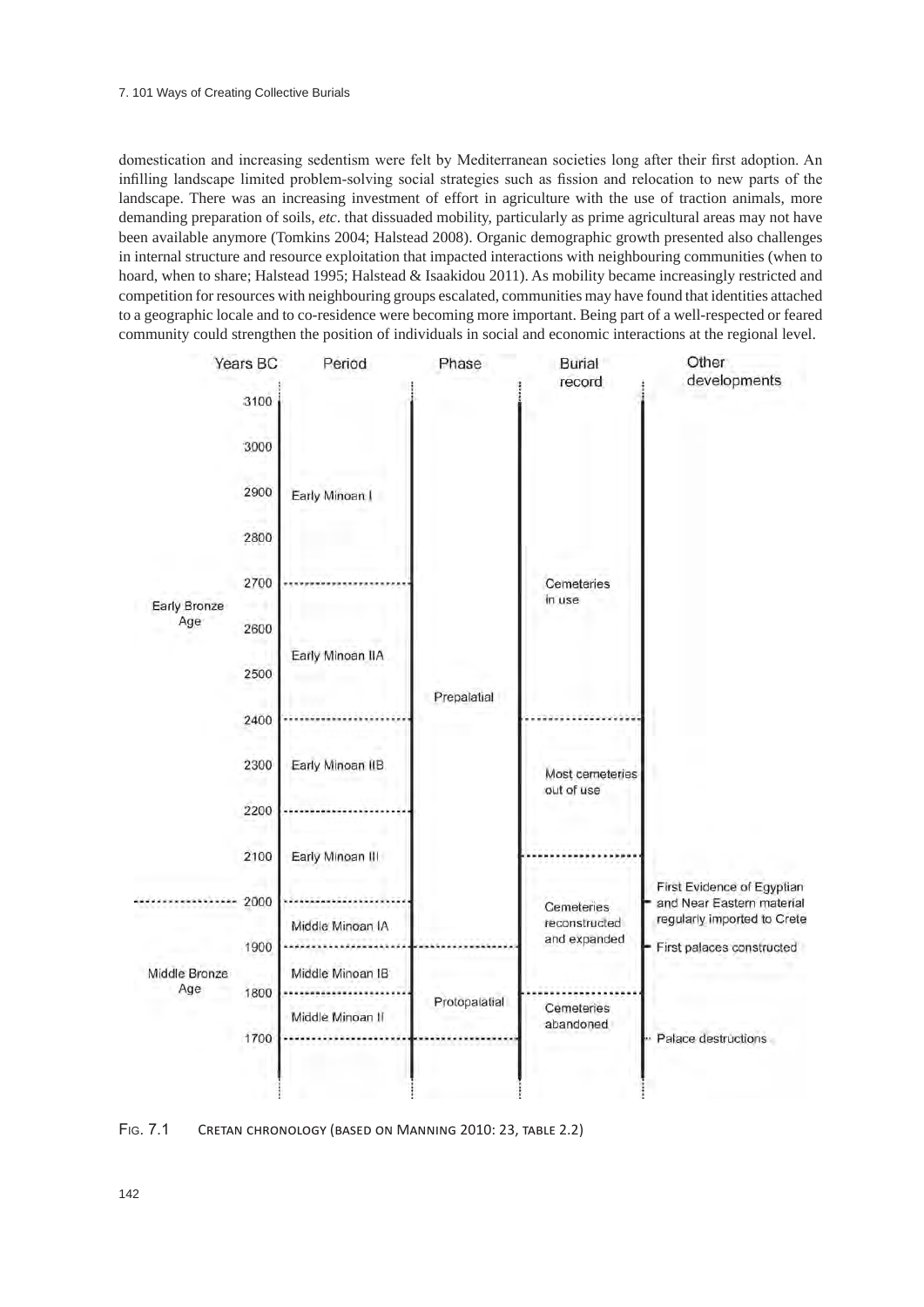These ongoing tensions between the securing of basic resources, interaction, and a number of nested identities were never really resolved, not just because external causes such as climate uncertainty prevented long lasting solutions, but also due to human nature and the eternal shifting of social relationships. It was in this developing situation that several Mediterranean communities may have found collective burial a useful social practice that helped them to navigate the ongoing challenges that domestication and sedentism had brought. Collective burials in Chalcolithic Spain, Neolithic Malta or Early Bronze Age Crete may have been part of the repertoire of strategies that aimed to deal with comparable social issues about territoriality, organisation of resource exploitation, community versus kinship identities and interaction beyond the community. It is in this period that some exceptional settlement patterns are also found that suggest exploratory solutions to the new challenges. For example, the megasites of Chalcolithic Iberia with large ditches and walls delimited sparsely inhabited areas (Máquez Romero & Jiménez Jáimez 2010), a settlement structure that finds parallels in places like the Neolithic Tavoliere (Skeates 2001) or Manika, in the Early Bronze Aegean (Sampson 1988). In other regions, the opposite solution was favoured, such as the tightly clustered tell communities of Neolithic Thessaly (Perlès & Johnson 2004) and compact settlements on hilltops in Argaric Iberia (Aranda Jiménez *et alii* 2015).

### **2. Cretan exceptionality**

Crete stands out in this general picture for two reasons: first, the use of collective burial was almost exclusive in the archaeological record; second, this custom lasted for more than 1000 years (**Fig. 7.1**). This pattern was unmatched by nearby populations despite the Southern Aegean (Peloponnese, Cyclades, Crete, Dodecanese and South-Western Anatolia) being a densely connected region already in the Neolithic. Reviews of burial habits in the Peloponnese (Cavanagh & Mee 1998; Cultraro 2007; Weiberg 2007) show that a significant amount of cemeteries were formed by individual tombs or by tombs with a small number of primary interments. In the Cyclades, tombs with large amounts of commingled bones are unknown, and the cemeteries were normally formed by small tombs with one or two interments (Doumas 1977). In the Eastern Aegean, a similar picture emerges, in this case with the use of individual pithos burials (Massa & Sahoglu 2011).

As we cast our nets wider across the Mediterranean, there are few examples that match Cretan burial history. The best comparison comes from Malta during the Temple Period. The evidence available indicates that Temple Period populations used large collective burials for centuries (Malone *et alii* 2009; Stoddart 2016; Malone *et alii*, this volume), although the patchy archaeological record does not allow to confirm whether these were the only types of tombs used (Sagona 2015: 110-113). In most other areas of the Mediterranean the picture is much more mixed. In Iberia there is evidence of communal burials in the megalithic tombs typical of the southern and western regions of the peninsula (Muñoz Amilibia 2001), but those only formed a small part of the burial record of the  $4<sup>th</sup>$ and 3rd millennium BC (Lorrio 2008). Smaller rock-cut tombs were common, and in places like Valencina de la Concepcion collective megalithic tombs and individual tombs were used contemporaneously (Costa Caramé *et alii* 2010; Vargas Jiménez *et alii* 2012). In sites such as Los Millares the megalithic tholos tombs contained only a small number of interments (Almagro & Arribas 1963; Díaz de Torres 2008). The recently discovered burial at El Camino del Molino (Lomba Maraundi *et alii* 2009) bears the best resemblance with Cretan tombs as it contained the remains of hundreds of commingled interments. This tomb remains an exception in the archaeological record of Chalcolithic Iberia and by 2200 BC a new type of individual interment inside or nearby houses became dominant in South-Eastern Iberia (Lull 2000). In Chalcolithic and Early Bronze Age Italy, different regions had different traditions but collective tombs were popular during the 4<sup>th</sup> and 3<sup>rd</sup> Millennia BC in the form of rock-cut tombs and rock shelters that housed primary and secondary burials (Manzon *et alii* 2012; Dolfini 2015). Such tombs were used alongside individual types of interments such as those in tumuli (Cazzella 2012; Guida 2012; Recchia 2012). The Levant provides a similar situation with a combination of collective burials like the so-called 'charnel houses' and individual types of interments (Chesson 1999; Akkermans & Schwartz 2003; Ilan & Rowan 2016). Egypt is well known for the highly individualistic nature of its burial rites presenting a conceptualisation of death that seems quite opposed to that on Crete.

The mortuary landscape of Crete was every bit as varied as these other Mediterranean regions (Legarra Herrero 2009), and tomb type, cemetery organisation and burial assemblage differed between communities in the island.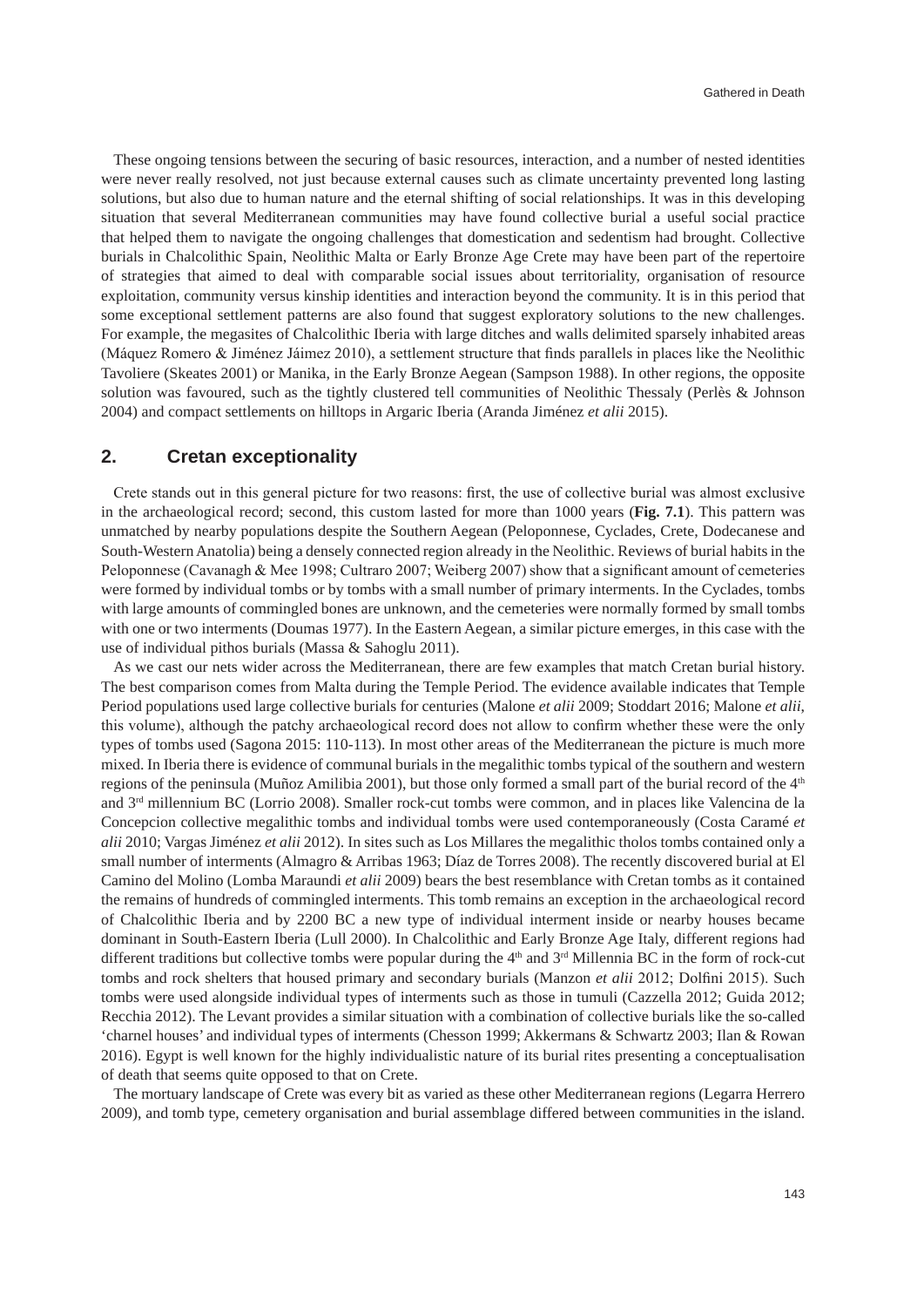Unlike any other area, however, every Cretan community decided to bury their dead in large collective tombs<sup>3</sup>. The quick overview of the Mediterranean proves that fragmentation and connectivity led naturally to much variability in burials, and therefore the continuity of collective practices in the burial record of Crete can only be understood as a conscious choice to avoid the expected fluidity in a Mediterranean burial landscape. The fact that slow organic changes typical of any culture or the well documented external links of Crete with other cultures failed to break the hegemony of collective burial in the island for more than a millennium requires explanation.

The study of funerary architecture, tomb layout and material assemblages inside and outside the tombs (Legarra Herrero 2014) has provided a first insight into the role of collective burials in Cretan society. There is still much speculation about how the collective deposits were formed and what clues a careful study of the human remains and their deposition patterns can give about the collective nature of cemeteries: were the commingled remains found in the different tombs and in different periods the result of similar *chaînes funéraires*? Were there changes in the way these commingled deposits were created following the known changes in architecture, layout and assemblage in the cemeteries? What was the composition of the living group that interred the deceased in the tomb? The recent wealth of new bioarchaeological and taphonomic data gives for the first time the chance to delve in detail into some of these questions and to consider how the new type of information affects prior analyses of the tombs.

### **3. Cretan** *chaînes funéraires***: the new bioarchaeological and taphonomic evidence**

Osteological studies on the human remains from Cretan tombs have been historically few and limited in their scope, and new developments in the field have only been felt on Cretan archaeology in the last decade or so. Starting with the publication of Tholos Gamma at Archanes Phourni (Papadatos 2005) (**Fig. 7.2** for mentioned sites) and the tholos tombs at Moni Odigitria (Vasilakis & Branigan 2010), the dataset has grown in the last five years with studies of the cemetery of Petras (Triantaphyllou 2009; 2012; 2016), the tholos tomb and rock shelter at Livari (Papadatos & Sophianou 2015; Triantaphyllou 2016), Tholos B at Apesokari (Vavouranakis & Bourbou 2015), the tombs at Sissi (Driessen *et alii* 2009; Schoep *et alii* 2011; 2013; Crevecoeur *et alii* 2015) and the microstratigraphic analysis of Koumasa Tholos B (Boness & Goren 2017). Detailed information is finally coming from enough sites to allow a first assessment of processes of human deposition in Cretan collective tombs.

The new osteological data requires to be combined with high-quality stratigraphical and taphonomical information to answer existing questions about the commingled deposits of the tombs. Our understanding of the rate of deposition, patterns of interment and episodes of cleaning, abandonment and reuse remains poor. Two recently published sites illustrate how collective deposits in Crete were formed through very different *chaînes funéraires* in combination with site specific taphonomic processes, confirming the need for understanding island burials in a case-to-case basis. The cave of Haghios Charalambos in the Lasithi Plateau contained material from the Neolithic onwards (Langford-Verstegen 2015), as well as hundreds of human bones. Excavators suggest that the bones were deposited in an orderly arrangement in the cave just before it was sealed in the MM II period or shortly after (Betancourt 2014: 98). The structure of the deposition seems to correspond to one event that took place in MM II and it has little to no relation to the original deposition of the human remains over the prior millennium. The recent excavation of a small deposit inside Tholos B at Koumasa provides a very different picture (Boness & Goren 2017). Here micromorphological analyses have produced evidence of microscopic fragments of human remains embedded in the soil that is consistent with heavy and continuous disturbances and manipulation of the human remains. The Koumasa evidence indicates two main burial deposits (layers 2-4, and layer 1), each sealed by a large fire episode (Boness & Goren 2017: 511-513). The deposition in the lower layer at Koumasa Tholos B seems to be the result of a mixture of constant deposition and manipulation of human remains and rarer fire events. Koumasa and Haghios Charalambos are two examples of how modern analyses can offer an insight into the complicated *chaînes funéraires* that formed the collective deposits but they only provide information about

<sup>3</sup> At the beginning of the Bronze Age, two cemeteries on the north coast of the island, Haghia Photia (Davaras & Betancourt 2004) and Gournes (Galanaki 2006) followed Cycladic burial traditions with small rock-cut tombs that normally contained one or two interments. These cemeteries were soon abandoned, and they provided the last trace of individual tombs on Crete for the next millennium until the appearance of pithos burials in the MM IA period (Legarra Herrero 2016a).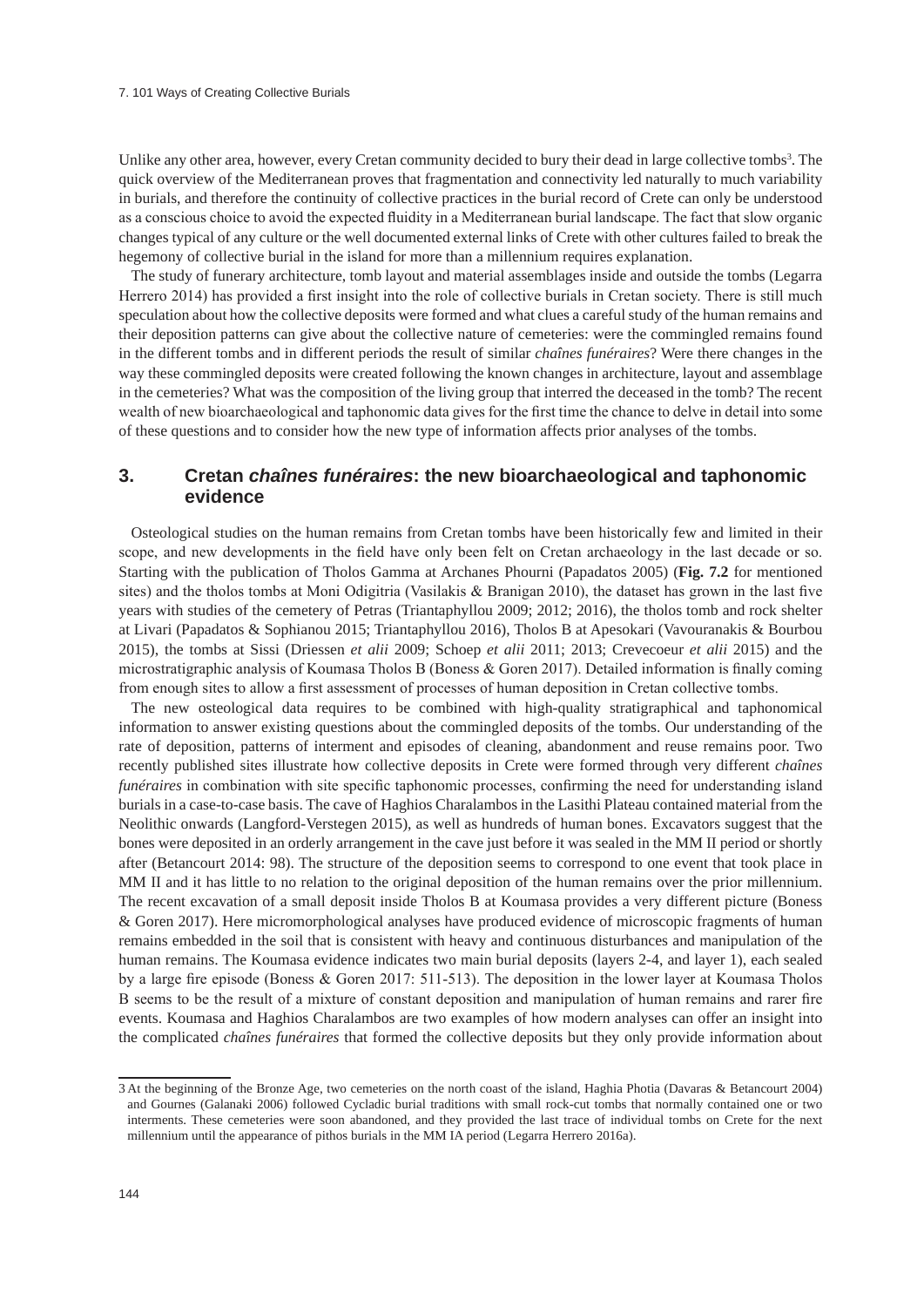a limited set of practices within the long ritual activities that were conducted in each tomb. They are also a clear reminder of how far back Cretan burial studies are from the detailed chronological analysis that are revolutionising the study of collective burials elsewhere (Whittle *et alii* 2007).



FIG. 7.2 SITES MENTIONED IN THE TEXT (B. LEGARRA HERRERO)

The limited new data is consistent with the early reports of the Cretan tombs that identified major differences between burial deposits. Xanthoudides recognised fire episodes in Koumasa Tholos B (which is confirmed by the recent excavations), Platanos Tholos A (Xanthoudides 1924: 89), Drakones and Porti (Xanthoudides 1924: 56). Fire events were reported also in Haghia Triada Tholos A (Cultraro 2004), Moni Odigitria Tholos A and B (Vasilakis & Branigan 2010) and Lebena Yerokambos 2a (Alexiou & Warren 2004), although it is difficult to match the different descriptions to form a common pattern. In some cases they seem to describe a large firing episode such as at Porti (Xanthoudides 1924: 56), while in others they seem to refer to small localised fires, as in the case of Moni Odigitria Tholos B (Vasilakis & Branigan 2010: 256) and perhaps Haghia Kyriaki Tholos A (Blackman & Branigan 1982: 50). In other cases, the excavator explicitly mentions the lack of evidence of fire as in Haghia Eirene and Platanos Tholos B (Xanthoudides 1924). It seems safe to assume that similar types of tholos tombs had different histories of use, and that the *chaînes funéraires* that created their archaeological deposits were distinctive to each tomb, evidencing differences in the way death was socialised in each cemetery.

The combination of detailed new analyses and coarsely-grained old data may give the impression of variability at the tomb level that precludes the identification of patterns in the Cretan funerary behaviours. But a stronger case for the opposite can be made in which the recent analyses shed a new light on the study of old data, enabling to search the Cretan record for chronological and/or geographical trends more reliably.

### **3.1. Chronological variability**

The ethnographic analysis presented in the conference recognised the relative temporal shallowness of 'traditional' burial customs in places like Madagascar and Benin. Burial practices in Madagascar do not seem to have great historical depth as there is a limited number of built tombs known, nor do houses at Benin contain hundreds of interments spanning several generations. Despite the 'traditional' label, burial customs in these places are the result of ever-evolving rites (Jindra & Noret 2011). While funerary changes in modern Africa may have been accelerated by the disruptive colonial practices of the last 500 years, they send a powerful message about how the 'traditional' label hides continuous changes in burial practices. Despite the perception that traditions are maintained unchanged for many generations, there are powerful cultural processes that foster change and make continuity extremely difficult. Cultural 'drift' (Shennan 2002), natural unconscious changes that can be explained by failing memory or lack of shared knowledge are clearly relevant for understanding the evolving nature of funerary customs. Funerals happen ever so often, sometimes with months and years between them, which opens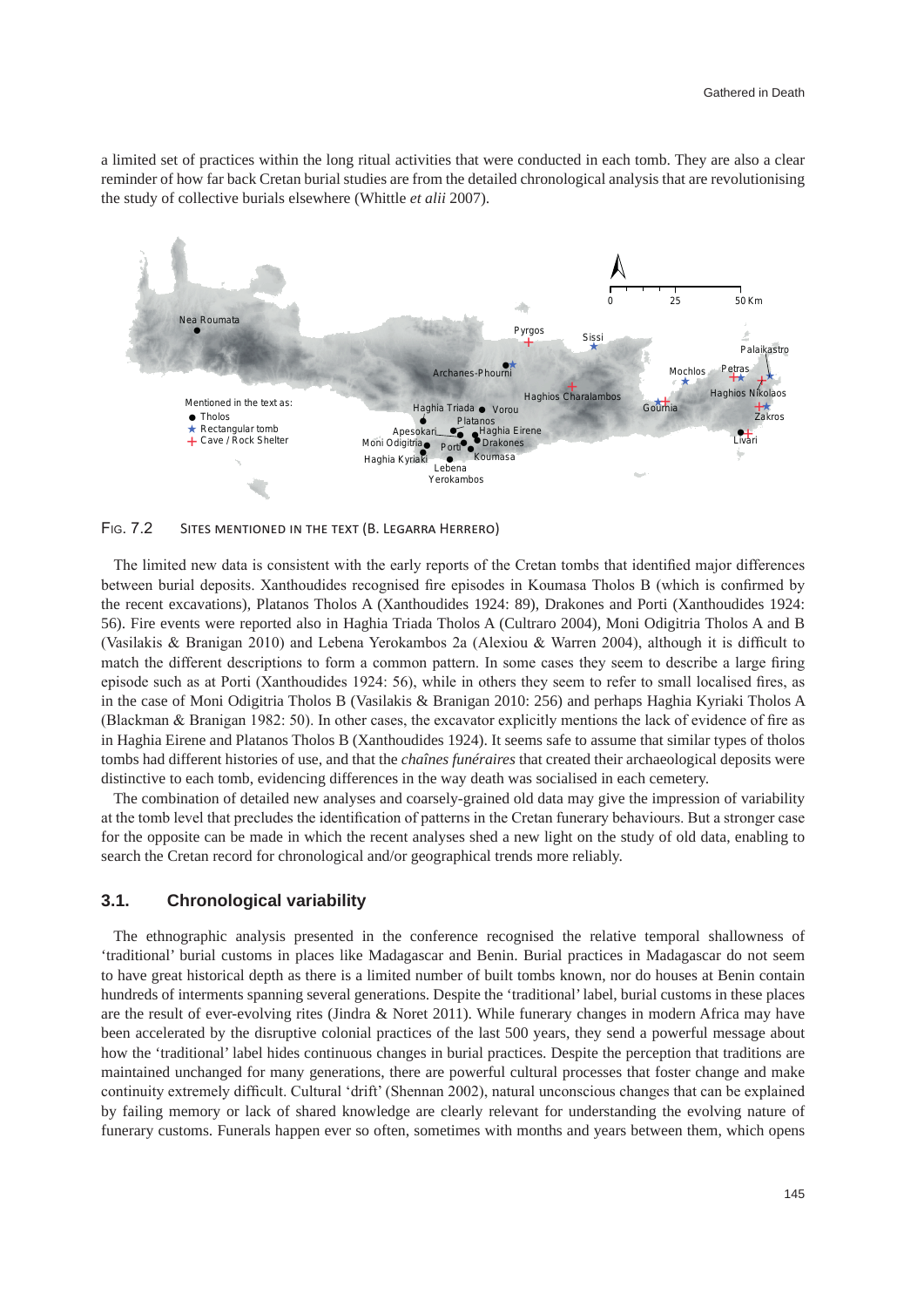### 7. 101 Ways of Creating Collective Burials

them to misremembering and new interpretations. In some occasions, the resources (human or material) to conduct the ritual as usual may not be available, prompting improvisation. Of course, ideology and systems of belief can change defying any logical explanation, triggering changes in the related funerary domain. At the other side of the spectrum, funerary customs may be altered due to conscious choices following social, economic and political reasons (Carr 1995; Jindra & Noret 2011). Given the dynamic history of Crete during the Bronze Age, including interconnections with populations outside the island, cultural variability and major socio-political changes, all aspects of the funerary customs are to be expected to have been in a constant flow.

There are almost no closed Early Minoan (EM) I burial deposits that allow for a study of the way interments took place in this period. In the best cases such as the recently published tholos at Livari (Papadatos & Sophianou 2015) and Tholos B at Koumasa (Boness & Goren 2017), the deposit contained a mix of EM I-II material (a period of *ca.* 500 years). In the worst case scenarios such as Haghios Charalambos (Betancourt 2014), the deposit includes material ranging from the EM I to the Middle Minoan (MM) II period (*ca.* 1000 years). The rock shelter at Haghios Nikolaos near Palaikastro had at least ten skulls associated with EM I material (Duckworth 1903a; Tod 1903) and it seems to provide a rare undisturbed insight into the burial practices of the period. EM I material found among human remains in other rock shelters across Central and Eastern Crete may signal comparable interments at the beginning of the 3rd millennium BC (Legarra Herrero 2014: 141-144). The only well dated exception is the Nea Roumata tomb in Western Crete which was constructed to house a single interment (Preve 2006). Given the lack of Early Bronze Age data from Western Crete it is difficult to judge the relevance of this one example (Legarra Herrero 2014: 138-139).

For the EM II period, the extreme fragmentation of the commingled remains at Koumasa has already been mentioned (Boness & Goren 2017). A similar picture arises from the evidence of Archanes Phourni Tholos Gamma where only a few teeth and bones were reported from the lower EM IIA stratum, probably indicating the extreme fragmentation of the human remains (Triantaphyllou 2005). In the case of Koumasa, the lower layers seem to have been sealed with a fire and a layer of lime before closure (Boness & Goren 2017), something not reported from Archanes Phourni Tholos Gamma. At Livari, the EM IB-IIB deposit in the tholos tomb contained more than 11 000 fragments of bone (Papadatos & Sophianou 2015; Triantaphyllou 2016), most of them showing evidence of being burned under high temperatures. In the absence of indications of fire in the tholos and the rock shelter, excavators have suggested that the bones were burned elsewhere and later deposited in the tombs (Papadatos & Sophianou 2015). Xanthoudides reported also heavy fragmentation in the human remains found at Tholos e at Haghia Eirene, the tholos at Porti and the lower layer of Tholos A at Platanos (Xanthoudides 1924).

For the later periods, the evidence comes mainly from EM III and MM I burial deposits. At Archanes Phourni Tholos Gamma, a minimum of 30 individuals was interred during the EM III-MM I period inside and outside larnakes. In tholoi with larnakes, primary burials were placed inside the clay containers and then moved out, on to the floor, to leave room for new interments. This constituted a considerable departure from the burial process of earlier periods that is replicated in other types of contemporary tombs (Legarra Herrero 2016a) such as the caves of Pyrgos (Xanthoudides 1918) and Zakros Mavro Avlaki (Platon 1961), and some of the rectangular tombs of Archanes Phourni (Sakellarakis & Sapouna-Sakellaraki 1997) and Gournia (Boyd 1904; 1905). The patterns in the use of larnakes find parallels in the manipulation of human remains in the MM I rectangular tombs, where some rooms were employed for primary burials, which then were cleared out to other rooms in the tomb to make room for new interments. The rectangular tombs seem to have contained a smaller number of interments than the EM II tholoi that never underwent the processes that led to the highly fragmentary condition typical of the EM II tholoi. The recent excavated tombs at Sissi and Petras show evidence of a very different set of practices in the MM I rectangular tombs.

The Petras cemetery is still under excavation so the evidence is limited to a couple of tombs (Tsipopoulou 2017). House tomb 2 is reported to have contained a minimum of 37 interments, several of them articulated and one intact (Triantaphyllou 2016; 2017). Primary burials were laid in certain rooms of this tomb and then moved, sometimes with body parts still articulated, to other rooms of the burial building. The situation in Tomb 5 is not entirely comparable (Triantaphyllou 2016; Triantaphyllou *et alii* 2017). Here at least 56 individuals were interred, but there is little evidence for primary burials, and the majority of bones seems to have arrived at their final deposition after skeletonisation. As in Tomb 2, human remains were only found in certain rooms of the tomb, while other spaces were kept clear of interments.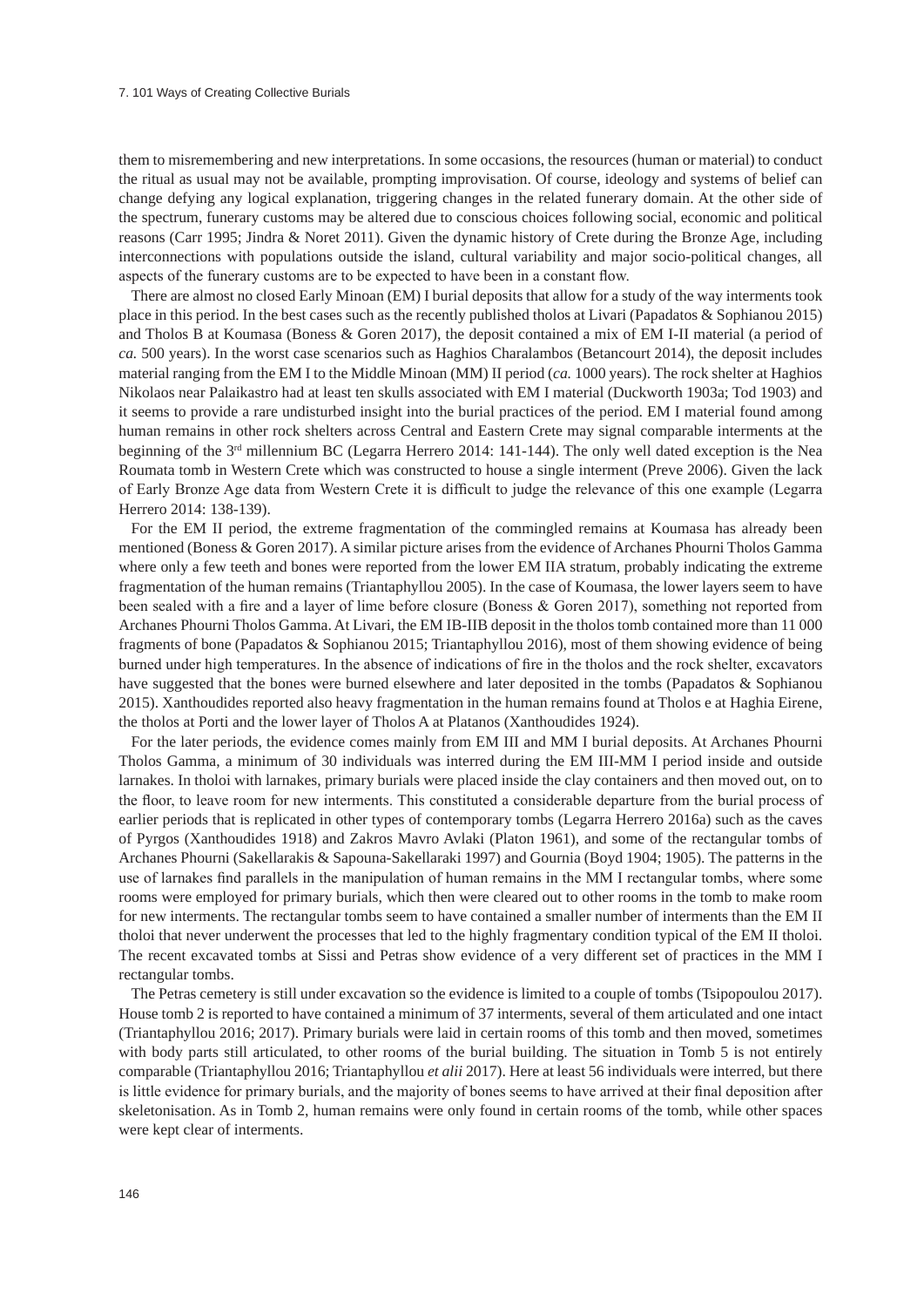The cemetery of Sissi presents a more complex picture not only because there is data available from more tombs (Crevecoeur & Schmitt 2009; Schoep 2009; Schoep *et alii* 2011; 2013; 2017; Crevecoeur *et alii* 2015). At Sissi, the tombs are smaller than in Petras, normally made up of two or three rooms, which is similar to the architecture of other cemeteries such as Gournia and Mochlos (Soles 1992). As in Petras and most other Cretan rectangular tombs, there are rooms (Room 1.16) that seem not to have been intended to contain burials. The specific *chaîne funéraire* for each context shows variations in the sequence of interments, the use of burial containers, the population interred and the use of features such as pebble floors. Despite this variability, it can be generally suggested that the number of interments per tomb at Sissi is lower than in the Petras tombs, normally no more than half a dozen although the minimum number of individuals peaks at 20 in Room 1.10. Also at Sissi, there appears to be a higher proportion of primary interments than in Petras, although there is a similar pattern with certain rooms mainly used for primary burials while in others only secondary deposits were found. The preliminary reports indicate that that the population interred in Sissi included children and male and females of every age.

The evidence from other cemeteries with rectangular tombs fits the general lines established by the Sissi and Petras studies. From Mochlos and Gournia we have little to no information about human remains from the old excavations but we have a bit more information about how the deposition was structured. Complexes I/II/III and IV/V/VI at Mochlos were originally (probably in EM II) formed by two rooms, one with a marked entrance and the second used as the burial chamber. In both cases, a third room was added, although it is not clear if it was used as an ossuary or as a ritual space (Legarra Herrero 2014: 103). At Gournia, the built tombs in the North Cemetery were also made up of a couple of rooms but no information is available about their use. At Palaikastro (Dawkins 1904; 1905; Hawes 1905), the larger multi-roomed tombs were similar to those at Petras although this time they were scattered across several locations around the settlement. The excavators suggested that some of the rooms were used for burials while others were reserved for other types of ritual practices. The number of interments reported from the Palaikastro tombs varies from one to 15 (Dawkins 1904: 197) with the exception of Tomb 7, a large building that may have been used as an ossuary as it was divided in small rooms that contained at least 97 individuals (Bosanquet 1902; Duckworth 1903b). The human remains of the two rectangular tombs at Pezoules Kephala, Zakros, are among the few studied skeletal assemblages in the Cretan Pre- and Protopalatial record (Becker 1975; Platon 2017). Neither of the two tombs had more than three rooms but they contained a significant number of interments. Tomb A contained 45 skulls, although the excavator reported the remains of about 600 individuals (Platon 1967; Becker 1975). Twenty skulls were reported in Tomb B by the excavator but the final report calculated at least 74 individuals in the tomb (Becker 1975). A larnax was reported in Room A in Tomb A, and the excavator suggests that this room was used for new interments while Rooms B and C were used for discarded bones and material (Becker 1975). In Tomb B, three primary burials were found, two marked by small stones and another one inside a larnax (Soles 1992).

Certain EM III-MM I tombs do not follow the pattern suggested by the tholos tombs with larnakes and the rectangular tombs. At Moni Odigitria (Triantaphyllou 2010), 64 interments have been estimated for Tholos B (while probably built in the EM I period, the evidence of this tholos seem to date mainly to the MM I period, see Vasilakis and Branigan 2010: 251-252) and the human bones appear to be very fragmented, resembling EM II burial deposits. On the other hand, Tholos B had a large ossuary attached, a feature with parallels in other MM I tombs such as Platanos Tholos A (Xanthoudides 1924: 90) but not in the earlier tholoi.

It is safe to say that in the late Prepalatial period there was a general trend towards a more standardised deposition and manipulation of the human bones than in earlier periods. EM II tholos tombs included a mass of fragmented bones very difficult to analyse, but by the EM III period, a different set of practices appeared across the record, including tholos tombs, rectangular tombs and probably also caves. The deposition of primary burials becomes easier to identify due the use of burial containers and the smaller number of interments per tomb. In most cases, burials were later cleared into other parts of the tomb or neighbouring areas to make room for more interments. The evidence suggests a keener interest for primary burials within the tombs and a more structured and perhaps longer set of practices with the appearance in most tombs of rooms and ritual spaces devoid of human remains and probably reserved for other funerary activities (Cultraro 2004; Legarra Herrero 2014: 151-157).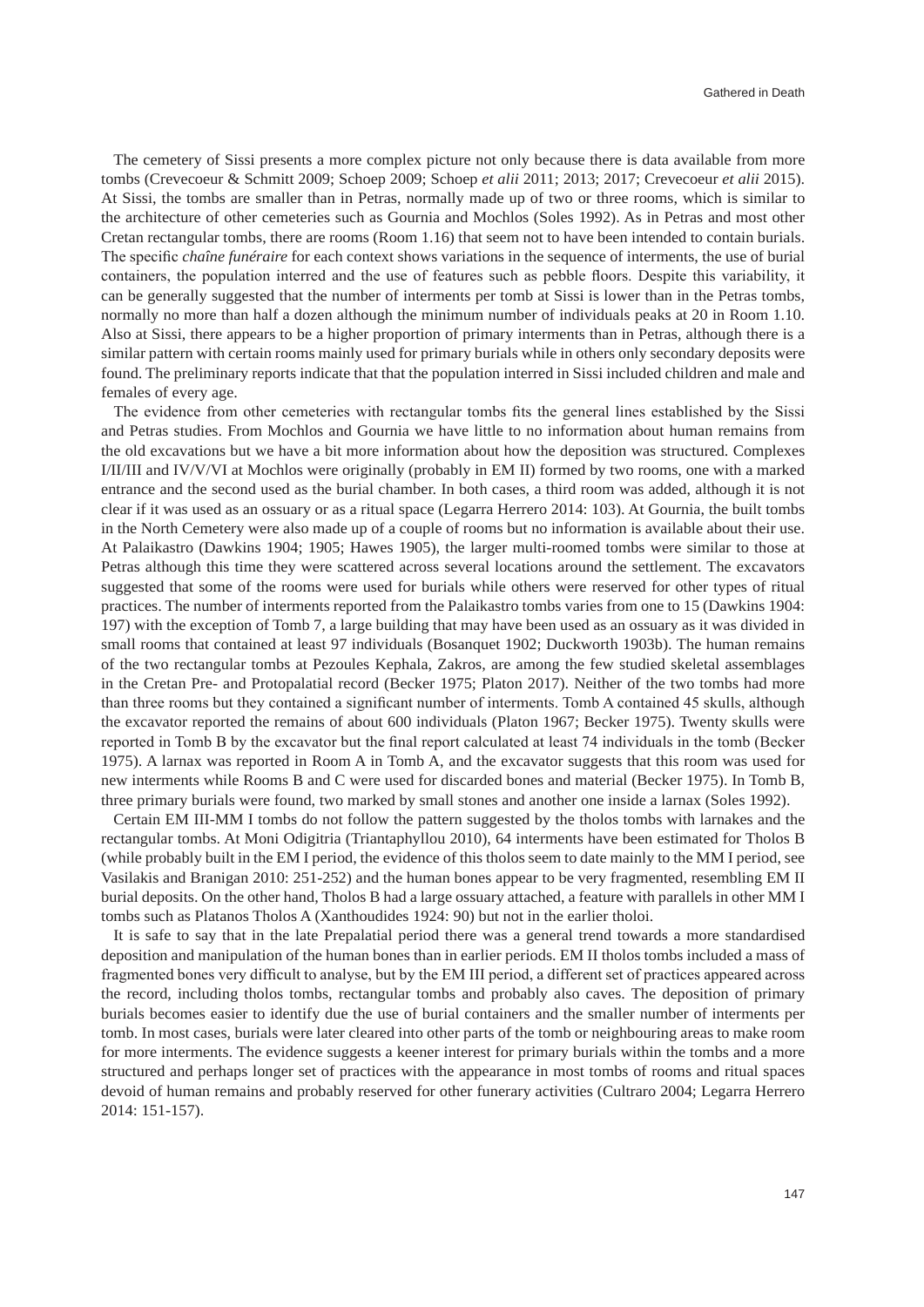### **3.2. Spatial variability**

The new high-definition data provided by projects such as Sissi (Crevecoeur & Schmitt 2009; Schoep 2009; Schoep *et alii* 2011; 2013; Crevecoeur *et alii* 2015) show a significant amount of variability at the cemetery level (Girella & Todaro 2016: 175, table 22.1), which makes interpretation daunting. Each tomb seems to behave differently from the one next to it, not only in the way the deceased were deposited but also in size of the tomb, architectural layout and burial assemblage. Tomb 7 at Palaikastro or the Rock shelter at Petras contained human remains that were originally deposited in other tombs of the cemetery, making clear that, despite the differences, each tomb cannot be studied as a closed, independent context. Such complex sets of *chaînes funéraires* pose many questions that will be difficult to answer for each particular case. A solution to this problem is to build larger patterns through a bottom-up analysis that reduces the fuzziness created by the high-resolution data and let us search for regularities in the record that may be more conductive to interpretation.

When the scope is broadened, the new bioarchaeological data supports the generally assumed fact that burial practices varied according to the type of cemeteries and the type of tomb. To a certain degree this can be explained also by chronological differences, with most of the EM II information provided by tholos tombs and the EM III-MM I coming from rectangular tombs. Still, there is enough evidence to suggest that each type of tomb contained remains that had undergone different *chaînes funéraires* and that each cemetery provided a different link between burial practices, ideology and social and political concerns.

Tholos tombs in EM II South-Central Crete can be characterised by fragmented, heavily manipulated and commingled deposits of human remains. The evidence from Koumasa highlights the extent of the fragmentation (Boness & Goren 2017), and with new developments in the way the number of interments are calculated in collective deposits (Robb 2016), it is highly possible that tholoi housed many more bodies than normally assumed. In terms of the manipulation that the bones were subjected to, fire was used extensively inside or outside the tomb. The rock shelter at Livari (Papadatos & Sophianou 2015), the ossuary at Moni Odigitria (Vasilakis & Branigan 2010), the Area of the Rocks in Archanes Phourni (Papadatos 2005), Pit 8 outside Apesokari Tholos B (Vavouranakis & Bourbou 2015), and areas outside Platanos Tholos A (Xanthoudides 1924) prove that human remains were moved from the tholoi to other areas of the cemeteries, and that burial practices connected built tombs with other parts of the cemeteries. The evidence from Livari also shows that in cases, the bones were manipulated before entering the tholos (Papadatos & Sophianou 2015) and there have been suggestions that, in some instances, bones may have been extracted and then re-deposited in the tombs (Driessen 2010a; Girella & Todaro 2016). The tholos chambers are only part of longer *chaînes funéraires* that may have extended beyond the cemetery, of which we know little (Driessen 2010a). Furthermore, it begs the question of why some remains were removed from the tomb, while others were left behind.

In the later EM III-MM I period, the evidence of the tholoi shows some divergence between tholos tombs, such as the use of larnakes at Archanes Phourni Tholos Gamma and the large commingled deposits of Moni Odigitria. Moni Odigitria seems to indicate that in the more isolated Asterousia Mountains, cemeteries adopted new burial fashions only partially, indicating that variations in the tholos record depended on differing regional trajectories and geographical connectivity.

It is easy to tell apart the rectangular tombs of Northern and Eastern Crete from the earlier use of the tholoi, as the multiple burials in these tombs were less disturbed, but by the EM III-MM I period the separation between some tholoi and the rectangular tombs is less clear. While there are differences in the architecture and cemetery layout, primary burials can be now identified in both types of tombs, and new common features such as the use of larnakes link the way burial ritual were conceptualised and carried out in the different cemeteries across the island. Alongside this convergence of burial customs, variation between cemeteries remained strong. The smaller rectangular tombs made up of two or three rooms at Gournia, Mochlos, Zakros and Sissi contrasted with the larger tombs at Palaikastro, Archanes and Petras, but the number of interments per tomb varied across the two types of rectangular tombs, not showing any correspondence between architecture and the size of the buried population. There is not either a clear pattern in the structure of the cemetery, as rectangular tombs appear clustered in a large cemetery in certain cases (Sissi, Archanes, Mochlos, Petras) while in other cases they are spread across the landscape (Gournia, Palaikastro, Zakros). In most cemeteries there is evidence of ossuaries such as Tomb 7 at Palaikastro and the rock shelters at Petras and Gournia that probably housed displaced burials from several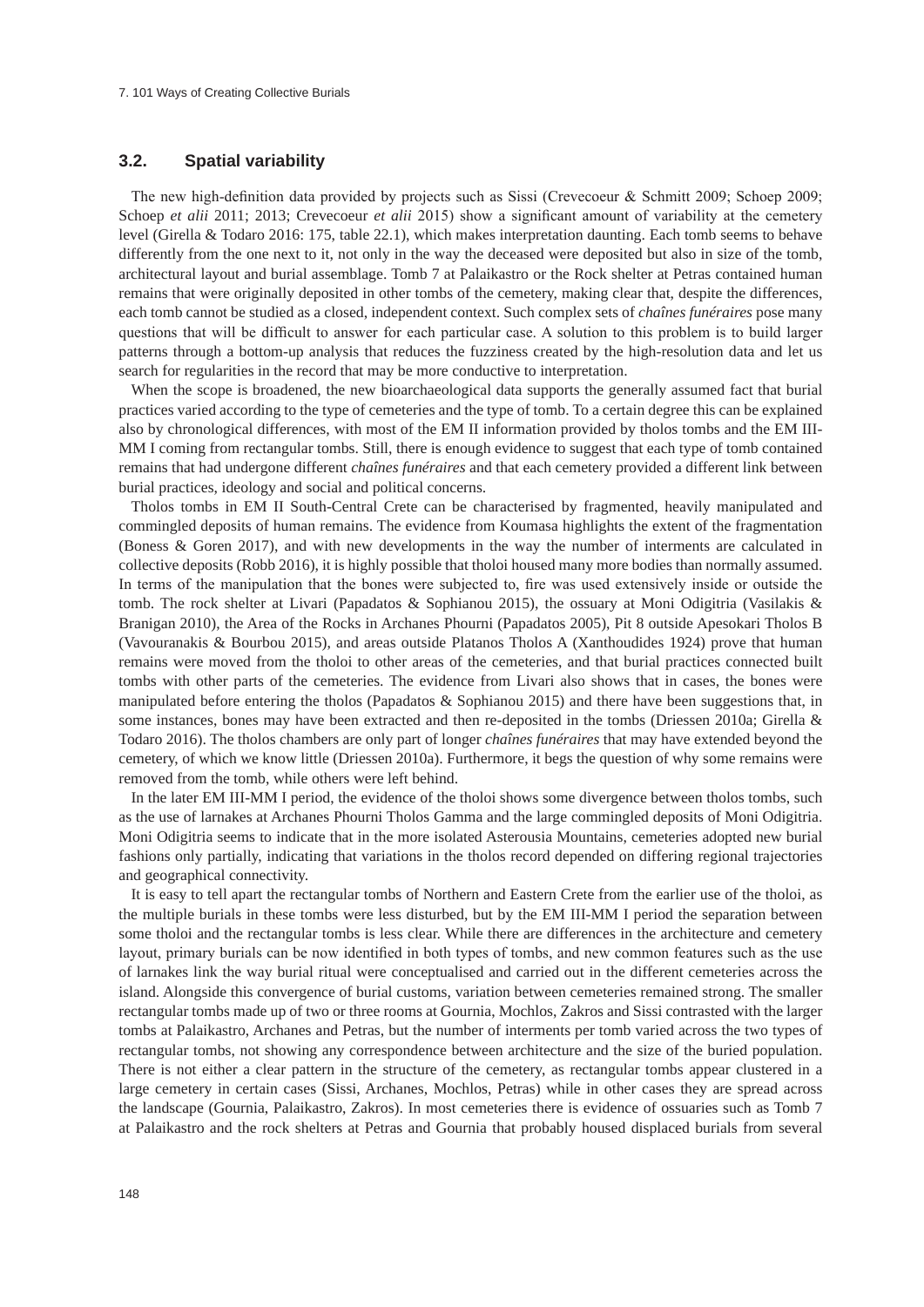tombs. The relationship between the tombs and repositories of secondary deposits is yet to be explored, but as with EM III-MM I tholos tombs it is becoming increasingly clear that the burials in rectangular tombs were part of larger *chaînes funéraires* involving several areas inside and/or outside the cemetery.

### **4. The varying creation of the collective**

The review of the data confirms that Cretan cemeteries were well engineered to create collective identities (Branigan 1991; Driessen 2010a; Hamilakis 2014; Vavouranakis & Bourbou 2015; Girella & Todaro 2016). The new bioarchaeological and taphonomic evidence reinforces the suggestion that Cretan burial customs were formed by long *chaînes funéraires* that integrated deceased individuals into the collective deposits inside and outside the tombs. The new data reinforces the point that the tomb deposits were not the only place where this integration took form and that the manipulation of human remains in many areas before and after their deposition in the built tombs connected funerary practices with a range of audiences. It is fair to assume, given the disturbed and collective nature of the deposits, that group ideologies are central to understanding death on Crete (Branigan 1991; Driessen 2010a; Girella & Todaro 2016; Legarra Herrero 2016a; Vavouranakis 2017), but we should be aware that the dead, as the living, were defined by a complex set of identities ranging from individual ones (mother, female, *etc*.) to group ones (kinship, community). The aim of the cemeteries was to pass the deceased from the set of identities that defined the living to those that defined the dead, not necessarily to move them towards a more group-oriented identity.

The new data makes also clear that there is still much more work to do. It is not known where and how the body was prepared for interment, or any of the stages before a deceased was first interred in a tomb. We lack data to understand how often tombs were opened and cleared and how many times the bones were moved in and out. The appearance of a couple of skulls in settlements raises the possibility that burial practices were not just restricted to the cemetery (Driessen 2010a; 2012; Girella & Todaro 2016). We do not even know whether all these processes were meaningful acts. If the dry bones were considered to be no longer attached to the deceased, their manipulation would not follow ritual considerations but represent more mundane acts of clearing. We are not sure of the number of events that the funeral ritual involved, how they were deployed through time, and what their meanings were. In this situation, trying to provide a close reading of the Cretan funeral rituals seems risky. While specific ritual processes that form the *chaînes funéraires* in Cretan practices are being more securely identified (Branigan 1987; Driessen 2010a; 2012; Girella & Todaro 2016), it is debatable whether it is possible to make sense of the differing ritual processes identified in 1000 years of archaeological record under similar explanations. Interpretations based on the work of Hertz (1960), Van Gennep (1977), Turner (1969) and Bloch (1971), which emphasise the passage of the deceased into new identities and the social aspects of death, have much potential for Cretan studies (Girella & Todaro 2016), but the explanatory powers of such theoretical approaches can only be truly capitalised on when applied in a case-to-case basis to the range of *chaînes funéraires* identified in the archaeological deposits.

Variability makes even more remarkable the constant use of collective burials on Crete. Why, if there was such flexibility to adapt and change burial rites, individual types of tombs were never considered? EM II tholos tombs show little indication of primary burials, and in most cases it is not clear whether the first interment took place inside or outside the tholoi. Bones were crammed into the burial chambers leading to a highly fragmented deposit that included also grave goods, and in several cases the deposits were burned at some point. These patterns in the manipulation of human remains coincided with a simple cemetery layout in which the tholos burial chamber was only framed by one single room outside its entrance (Legarra Herrero 2014). Evidence of ritual outside the tholos tomb exist (Branigan 2008), but the main focus was on the burial chamber and the piling of human remains and material in it. It is presently unclear if similar processes were repeated in other contemporaneous burials such as rock shelters and caves.

By the later Prepalatial period, the collective nature of the tombs has changed. The burial chambers provide now evidence of primary interment, even though human remains continue to be swept aside and placed in collective deposits, sometimes located away from the tombs. The removal of bones from the burial chambers may be done more regularly than in the earlier periods and there is no record of firing in the cemeteries. The increased popularity of multi-room rectangular tombs may indicate a preference for a more ordered interment, with a clearer spelling out of the ritual process that moved a deceased in and out of the collective tombs. These changes came as the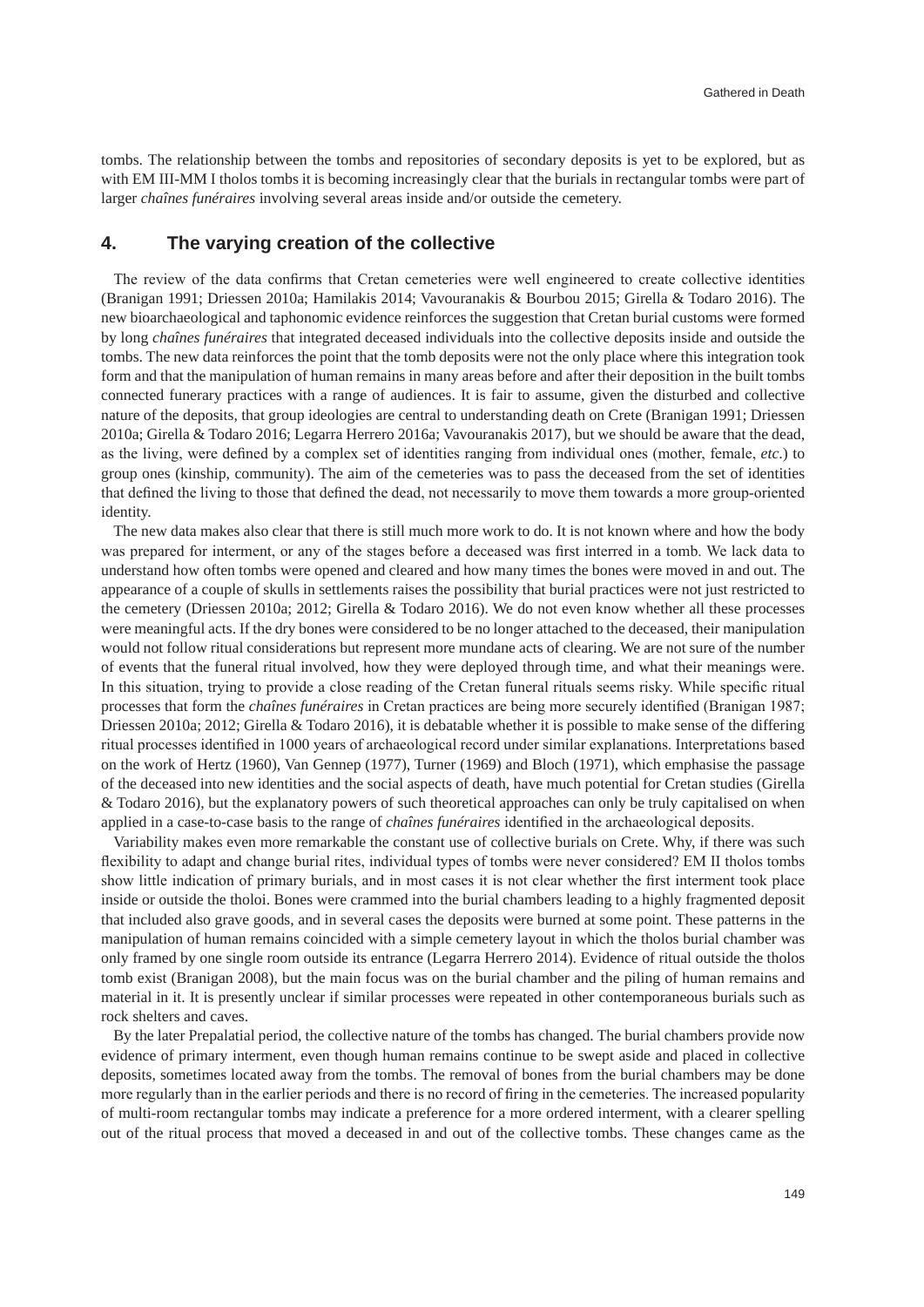cemeteries became more complicated architecturally with the establishing of open areas and ritual buildings outside the tombs for collective gatherings. Innovations in the deposition of bones with the adoption of larnakes and pithoi and the construction of ritual spaces outside tombs were common to all types of cemeteries and indicate that burial rites started to converge across the island. The collective was then constructed on the basis of a better recognition of the individual burial. Demarcated individual burial does not necessarily mean that individual identities become more important but it is clear that the way the funeral related to group identity and the creation of a collective tomb changed in the MM I period. Lengthy courses of practices and complicated spatio-temporal processes meant that more people were involved in the funerals. More elaborated manipulation of bones happening in different spaces and situations could be used to communicate with different people and enabled new layers of meanings and identities to be negotiated in funerals. This is consistent with the fact that cemeteries were modified to host more activities for the living. The 'collectiveness' of the EM III-MM I tomb was constructed not only through the manipulation of the remains of the deceased and the material attached but also by the group rituals that accompanied these practices.

### **5. Cretan burial and its Mediterranean place**

Crete slowly appeared through the 3rd millennium BC as a major player in the Aegean and the Eastern Mediterranean, a situation that peaked with palatial societies in the mid-2nd millennium BC. Despite its rich landscape and strategic position, Crete took a place at the forefront of economic, social and political innovations quite late. The rich communities of the Northern Aegean such as Troy or Poliochni had no clear parallels on Crete in the first half of the 3rd millennium BC. Cycladic culture was common on Crete at this period showing that the Cycladic centres were more proactive in the interconnectivity that shaped the Aegean at this point. By the early  $3<sup>rd</sup>$  millennium BC, several regions within the Mediterranean had seen major developments, such as the profound socio-economic changes in the Levant (Savage *et alii* 2007; Wilkinson *et alii* 2014), the building of large temples at Malta (Sagona 2015) or the establishment of long-distance trade links in Southern Spain (García Sanjuán *et alii* 2013). Cretan populations were not particularly active in the medium- and long-distance exchange links that characterised many other Mediterranean regions at this time and the social and political structure of the island's communities while dynamic does not seem to experience exceptional changes (Whitelaw 2004; Legarra Herrero 2012; Tomkins 2012) to match those in the Argolid or Southern Spain.

By the end of the 3<sup>rd</sup> millennium BC, the picture had changed dramatically. As other parts of the Aegean seemed less dynamic than before (Pullen 2013), Crete came to life, with strong evidence of links with the East Mediterranean (Legarra Herrero 2011) and a more proactive presence in the Aegean (Broodbank & Kiriatzi 2007). Cretan communities grew quickly, reaching urban proportions by the end of the 3rd millennium BC (Watrous *et alii* 2004; Watrous 2012; Whitelaw 2012), a moment in which cemeteries changed also very rapidly (Legarra Herrero 2014). It is beyond the scope of this paper to discuss exactly this process and the reasons behind it (see discussions in Schoep 2012; Tomkins 2012; Whitelaw 2012; Legarra Herrero 2016b), but it is interesting to think about the growing pains of such quick developments. Survey evidence points towards a strong increase in population on Crete (Hayden 2004; Watrous *et alii* 2004; Haggis 2005) as the island became more densely interconnected, with elements of inter-community competition evident in the archaeological record (Sbonias 1999; Relaki 2004). This presented new challenges, particularly in areas such as resource control, mobility and collective identities, stressing the importance of co-residentiality (Driessen 2010a; 2010b; 2012) and transforming traditional kinship links (Legarra Herrero 2014). The idea of belonging was redefined alongside economic and social strategies in order to create a new working order that may be more reliant in the connection to a geographical locale and the community that lived there. Cretan cemeteries were an integral part of the mechanisms in which Cretan societies explored new organisations and identities and were instrumental to reach a new sustainable ideological and social balance (Legarra Herrero 2016b). Changes in the way human bones were manipulated and the way the collective was created in the tombs can be seen as responses to the new social, economic and political challenges. Some of the innovations, like the better delimited spaces for primary interment are difficult to interpret within the context of collective burials. Other new features, such as the more significant role of the living in the cemeteries to accompany the multi-stage manipulation of the bones, point towards the growing importance of shared practices and the establishment of arenas in which social negotiation could engage a wider range of people. The coherence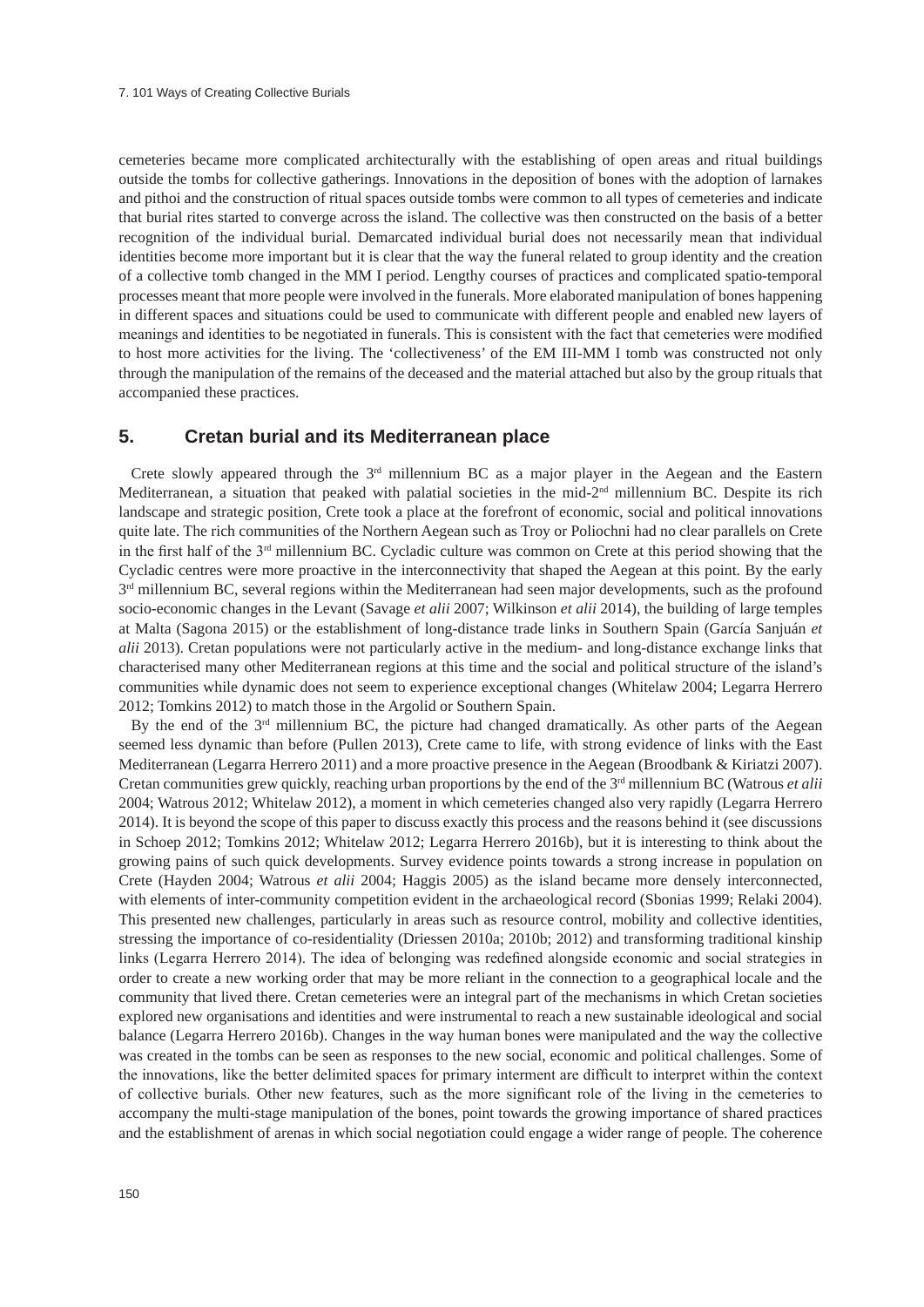in the way cemeteries behave also shows a much better connected island in which mortuary arenas played a key role in regulating interaction between communities.

Cretans seem to have held proud their history of collective burials, but it would be wrong to think that collective meant the same across the island throughout the 3<sup>rd</sup> and 2<sup>nd</sup> millennia BC. The new high-resolution data demonstrate that collective identities were constructed differently and they referred to very different social, political and economic realities across the island. This means that there is not one interpretation to fit the data. Still, the new data offer much potential for comparison in order to recognise common themes within the variability and to think whether different rituals and processes of treating the body were aimed to find solutions to common challenges that the rapidly transforming Bronze Age world ushered. More importantly, the recent analyses have finally put Cretan funerary archaeology on the right path to answer the outstanding questions about past burial practices and to recognise their central position in Cretan culture.

### **References**

- Akkermans & Schwartz 2003 = P.M.M.G. Akkermans & G. Schwartz, *The Archaeology of Syria: From Complex Hunter-Gatherers to Early Urban Societies (c. 16,000-300 BC)*, Cambridge (2003).
- Alexiou & Warren 2004 = S. Alexiou & P. Warren, *The Early Minoan Tombs of Lebena, Southern Crete* (*SIMA* 30), Sävedalen (2004).
- Almagro & Arribas 1963 = M. Almagro & A. Arribas, *El Poblado y la necropolis megaliticos de Los Millares (Santa Fe de Mondujar, Almeria)*, Madrid (1963).
- Aranda Jiménez *et alii* 2015 = G. Aranda Jiménez, S. Montón Subías & M. Sánchez Romero, *The Archaeology of Bronze Age Iberia: Argaric Societies*, London (2015).
- Becker 1975 = M.J. Becker, Human skeletal remains from Kato Zakro, *AJA* 79 (1975), 271-276.
- Betancourt 2014 = P.P. Betancourt, *Hagios Charalambos: A Minoan Burial Cave in Crete. I. Excavation and Portable Objects* (*Prehistory Monographs* 47), Philadelphia, PA (2014).
- Blackman & Branigan 1982 = D.J. Blackman & K. Branigan, The excavation of an Early Minoan tholos tomb at Ayia Kiriaki, Ayiofarango, *BSA* 77 (1982), 1-57.
- Bloch 1971 = M. Bloch, *Placing the Dead. Tombs, Ancestral Villages, and Kinship Organization in Madagascar*  (*London School of Economics and Political Science. Seminar Studies Anthropology* 1), London & New York, NY (1971).
- **•** Boness & Goren 2017 = D. Boness & Y. Goren, Early Minoan mortuary practices as evident by microarchaeological studies at Koumasa, Crete, applying new sampling procedures, *JAS: Reports* 11 (2017), 507-522.
- Bosanquet 1902 = R.C. Bosanquet, Excavations at Palaikastro I, *BSA* 8 (1902), 286-315.
- Boyd 1904 = H.A. Boyd, Gournia. Report of the American Exploration Society's excavations at Gournia, Crete, 1901-03, *Transactions of the Department of Archaeology, Free Museum of Science and Art, University of Pennsylvania* I (1904), 7-44.
- Boyd 1905 = H.A. Boyd, Gournia. Report of the American Exploration Society's excavations at Gournia, Crete, 1904, *Transactions of the Department of Archaeology, Free Museum of Science and Art, University of Pennsylvania* I (1905), 177-190.
- Branigan 1987 = K. Branigan, Ritual interference with human bones in the Mesara tholoi, in *Thanatos. Les coutumes funéraires en Egée à l'Age du bronze. Actes du colloque de Li*è*ge, 21-23 avril 1986*, edited by R. Laffineur (*Aegaeum* 1), Liège (1987), 43-50.
- Branigan 1991 = K. Branigan, Funerary ritual and social cohesion in Early Bronze Age Crete, *JMS* 1:2 (1991), 183-192.
- Branigan 2008 = K. Branigan, Communal ceremonies in an Early Minoan tholos cemetery, in *Dioskouri. Studies presented to W.G. Cavanagh and C.B. Mee on the Anniversary of their 30-Year Joint Contribution to Aegean Archaeology*, edited by C. Gallou, M. Georgiadis & G. Muskett (*BAR IS 1889*), Oxford (2008), 15-22.
- Broodbank 2013 = C. Broodbank, *The Making of the Middle Sea. A History of the Mediterranean from the Beginning to the Emergence of the Classical World*, London (2013).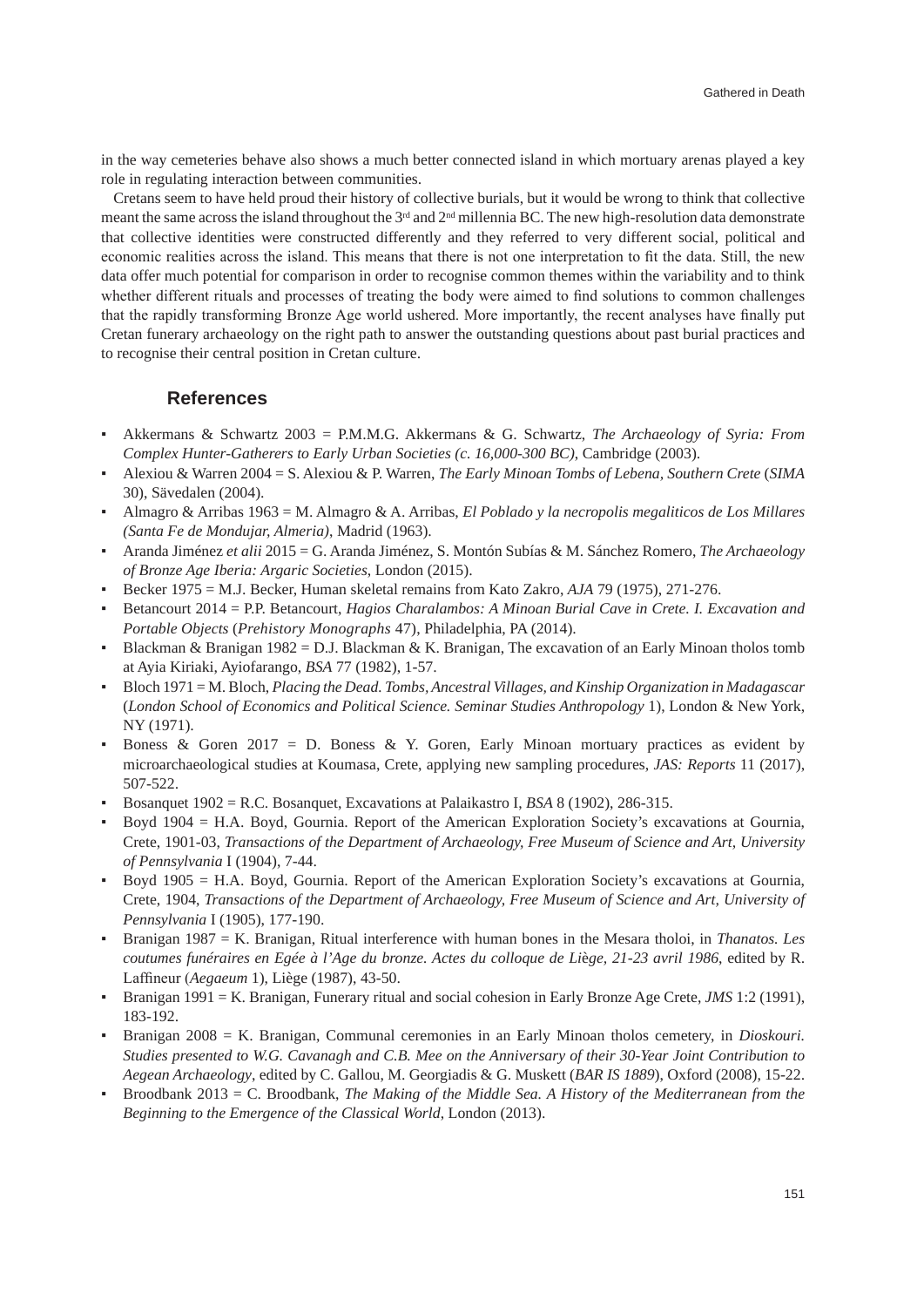- **•** Broodbank & Kiriatzi 2007 = C. Broodbank & E. Kiriatzi, The first 'Minoans' of Kythera re-visited: technology, demography, and landscape in the Prepalatial Aegean, *AJA* 111 (2007), 241-274.
- Carr 1995 = C. Carr, Mortuary practices: their social, philosophical-religious, circumstantial, and physical determinants, *Journal of Archaeological Method and Theory* 2 (1995), 105-200.
- Cavanagh & Mee 1998 = W. Cavanagh & C. Mee, *A Private Place: Death in Prehistoric Greece* (*SIMA* 125), Jonsered (1998).
- Cazzella 2012 = A. Cazzella, The (possible) Tursi tumulus burial near Matera and the relationships between Southern Italy and the Aegean-Balkan area in the first half of the 3<sup>rd</sup> millennium B.C., in *Ancestral Landscape*. *Burial Mounds in the Copper and Bronze Ages (Central and Eastern Europe - Balkans - Adriatic - Aegean, 4th-2nd Millennium B.C.). Proceedings of the International Conference held in Udine, May 15th-18th 2008*, edited by E. Borgna & S. Müller Celka (*Travaux de la Maison de l'Orient et de la Méditerranée. Série recherches archéologiques* 58), Lyon (2012), 597-606.
- Chesson 1999 = M.S. Chesson, Libraries of the dead: Early Bronze Age charnel houses and social identity at urban Babedh-Dhra, *JAnthArch* 18 (1999), 137-164.
- Costa Caramé *et alii* 2010 = M.E. Costa Caramé, M. Díaz -Zorita Bonilla, L. García Sanjuán & D.W. Wheatley, The Copper Age settlement of Valencina de la Concepción (Seville, Spain): demography, metallurgy and spatial organization, *Trabajos de Prehistoria* 67 (2010), 85-117.
- **•** Crevecoeur & Schmitt 2009 = I. Crevecoeur & A. Schmitt, Etude archéo-anthropologique de la nécropole (Zone 1), in *Excavations at Sissi. Preliminary Report on the 2007-2008 Campaigns*, by J. Driessen, I. Schoep, F. Carpentier, I. Crevecoeur, M. Devolder, F. Gaignerot-Driessen, P. Hacigüzeller, S. Jusseret, C. Langhor, Q. Letesson & A. Schmitt (*Aegis* 1), Louvain-la-Neuve (2009), 57-94.
- Crevecoeur *et alii* 2015 = I. Crevecoeur, A. Schmitt & I. Schoep, An archaeothanatological approach to the study of Minoan funerary practices: case-studies from the Early and Middle Minoan cemetery at Sissi, Crete, *JFA* 40 (2015), 283-299.
- Cultraro 2004 = M. Cultraro, La grande tholos di Haghia Triada: nuovi dati per un vecchio complesso, *Creta Antica* 4 (2004), 301-328.
- Cultraro 2007 = M. Cultraro, Combined efforts till death: funerary ritual and social statements in the Aegean Early Bronze Age, in *Performing Death. Social Analyses of Funerary Traditions in the Ancient Near East and Mediterranean*, edited by N. Laneri (*Oriental Institute Seminar* 3), Chicago, IL (2007), 81-108.
- Davaras & Betancourt 2004 = C. Davaras & P.P. Betancourt, *The Hagia Photia Cemetery I. The Tomb Groups and Architecture* (*Prehistory Monographs* 14), Philadelphia, PA (2004).
- Dawkins 1904 = R.M. Dawkins, Excavations at Palaikastro. III. §2. Τα Ελληνικά and Early Minoan discoveries, *BSA* 10 (1904), 196-202.
- Dawkins 1905 = R.M. Dawkins, Excavations at Palaikastro. IV. §3. An Early Minoan ossuary, *BSA* 11 (1905), 268-272.
- Díaz de Torres 2008 = M. Díaz de Torres, El adorno personal en el sureste de la Península Ibérica. La Necrópolis del Yacimiento Calcolítico de Los Millares, in *Actas de las I Jornadas de Jóvenes en Investigación Arqueológica: Dialogando con la cultura material, Madrid, 3-5 de septiembre de 2008*, Madrid (2008), 183- 190.
- Dolfini 2015 = A. Dolfini, Neolithic and Copper Age mortuary practices in the Italian peninsula. Change of meaning or change of medium?, in *Death and Changing Rituals. Function and Meaning in Ancient Funerary Practices*, edited by J. Rasmus Brandt, M. Prusac & H. Roland, Oxford (2015), 1-16.
- Doumas 1977 = G.C. Doumas, *Early Bronze Age Burial Habits in the Cyclades*, Göteborg (1977).
- Driessen  $2010a = J$ . Driessen, The goddess and the skull: some observations on group identity in Prepalatial Crete, in *Cretan Offerings. Studies in Honour of Peter Warren*, edited by O. Krzyszkowska (*BSA Studies* 18), Athens (2010), 107-117.
- Driessen 2010b = J. Driessen, Spirit of Place: Minoan *Houses* as Major Actors, in *Political Economies of the Aegean Bronze Age. Papers from the Langford Conference, Florida State University, Tallahassee, 22-24 February 2007*, edited by D.J. Pullen, Oxford (2010), 35-65.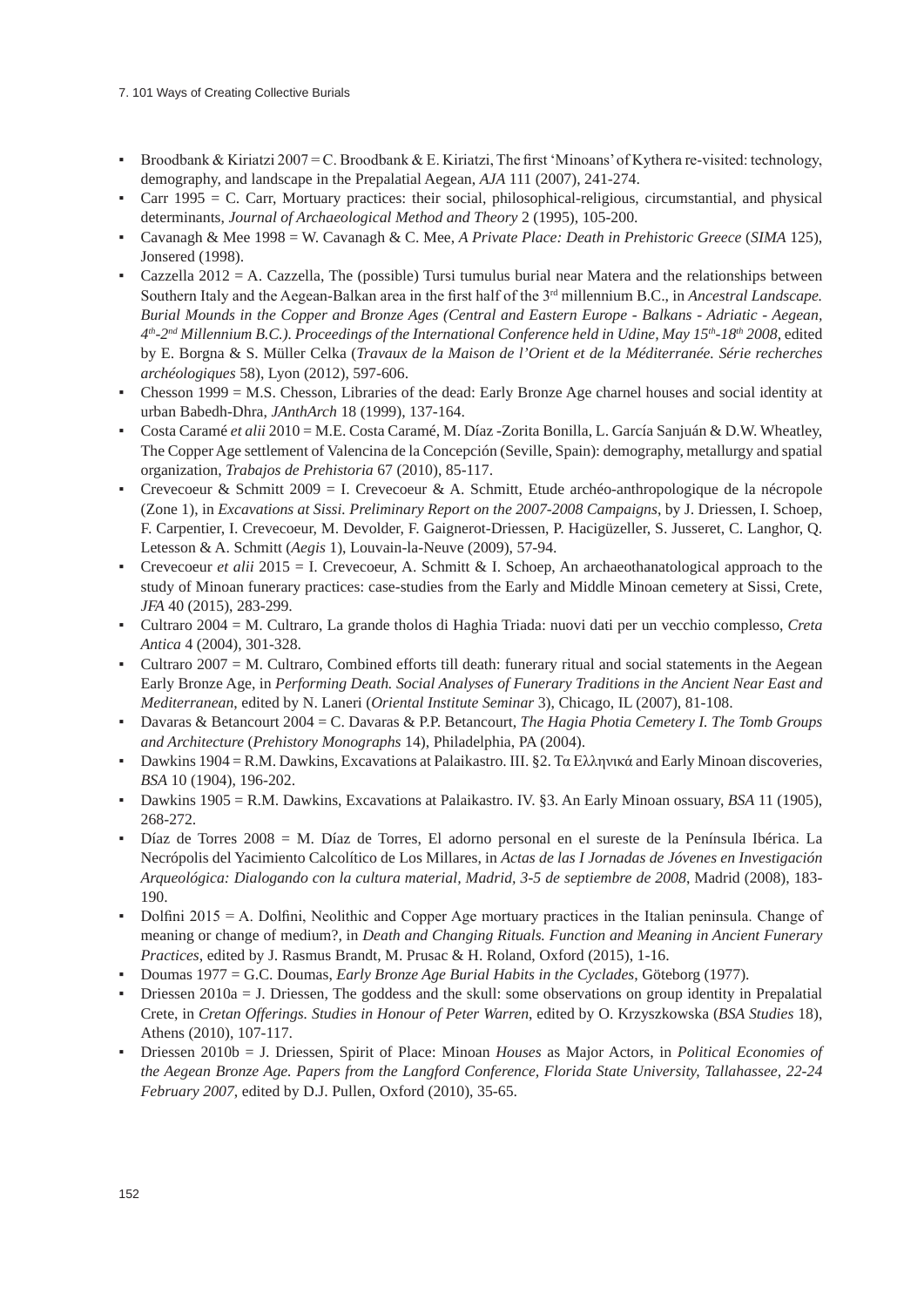- Driessen 2012 = J. Driessen, A matrilocal house society in Pre- and Protopalatial Crete?, in *Back to the Beginning: Reassessing Social and Political Complexity on Crete during the Early and Middle Bronze Age*, edited by I. Schoep, P. Tomkins & J. Driessen, Oxford (2012), 358-383.
- Driessen *et alii* 2009 = J. Driessen, I. Schoep, F. Carpentier, I. Crevecoeur, M. Devolder, F. Gaignerot-Driessen, P. Hacigüzeller, S. Jusseret, C. Langhor, Q. Letesson & A. Schmitt, *Excavations at Sissi. Preliminary Report on the 2007-2008 Campaigns* (*Aegis* 1), Louvain-la-Neuve (2009).
- Duckworth 1903a = W.L.H. Duckworth, Excavations at Palaikastro. II. §11. Human remains at Hagios Nikolaos, *BSA* 9 (1903), 344-350.
- Duckworth 1903b = W.L.H. Duckworth, Excavations at Palaikastro. II. §12. Ossuaries at Roussolakos, *BSA* 9 (1903), 350-355.
- Galanaki 2006 = K.E. Galanaki, Πρωτομινωικό ταφικό σύνολο στην πρώην Αμερικανική Βάση Γουρνών Πεδιάδος, in *Πεπραγμένα Θ' Διεθνούς Κρητολογικού Συνεδρίου. Ελούντα, 1-6 Οκτωβρίου 2001. Τόμος Α2. Προϊστορική Περίοδος. Αρχιτεκτονική*, Heraklion (2006), 227-241.
- García Sanjuán *et alii* 2013 = L. García Sanjuán, M.L. Triviño, T.X. Schuhmacher, D. Wheatley & A. Banerjee, Ivory craftsmanship, trade and social significance in the Southern Iberian Copper Age: the evidence from the PP4-Montelirio sector of Valencina de la Concepción (Seville, Spain), *EJA* 16 (2013), 610-635.
- Girella & Todaro 2016 = L. Girella & S. Todaro, Secondary burials and the construction of group identities in Crete between the second half of the 4th and 2nd millennia BC, in *An Archaeology of Prehistoric Bodies and Embodied Identities in the Eastern Mediterranean*, edited by M. Mina, S. Triantaphyllou & Y. Papadatos, Oxford (2016), 171-179.
- Guida  $2012 = P.C. Guida, The Early Bronze Age in North Eastern Italy: the making of a monumental landscape,$ in *Ancestral Landscape. Burial Mounds in the Copper and Bronze Ages (Central and Eastern Europe - Balkans - Adriatic - Aegean, 4th-2nd Millennium B.C.). Proceedings of the International Conference held in Udine, May 15th-18th 2008*, edited by E. Borgna & S. Müller Celka (*Travaux de la Maison de l'Orient et de la Méditerranée. Série recherches archéologiques* 58), Lyon (2012), 269-277.
- Haggis 2005 = D.C. Haggis, *Kavousi I. The Archaeological Survey of the Kavousi Region* (*Prehistoric Monographs* 16), Philadelphia, PA (2005).
- Halstead 1995 = P. Halstead, From sharing to hoarding: the Neolithic foundations of Aegean Bronze Age society?, in *Politeia. Society and State in the Aegean Bronze Age. Proceedings of the 5th International Aegean Conference, University of Heidelberg, Archäologisches Institut, 10-13 April 1994*, edited by R. Laffineur & W.D. Niemeier (*Aegaeum* 12), Liège (1995), 11-20.
- $Halstead 2008 = P$ . Halstead, Between a rock and a hard place: coping with marginal colonisation in the Later Neolithic and Early Bronze Age of Crete and the Aegean, in *Escaping the Labyrinth. The Cretan Neolithic in Context*, edited by V. Isaakidou & P. Tomkins (*SSAA* 8), Oxford (2008), 229-257.
- Halstead & Isaakidou 2011 = P. Halstead & V. Isaakidou, Political cuisine: rituals of commensality in the Neolithic and Bronze Age Aegean, in *Guess Who's Coming To Dinner: Feasting Rituals in the Prehistoric Societies of Europe and the Near East,* edited by G. Aranda Jiménez, S. Montón Subías & M. Sánchez Romero, Oxford (2011), 91-108.
- Hamilakis 2014 = Y. Hamilakis, *Archaeology and the Senses: Human Experience, Memory, and Affect*, Cambridge (2014).
- Hawes 1905 = C.H. Hawes, Excavations at Palaikastro. IV. §7. Larnax burials at Sarandari, *BSA* 11 (1905), 293-297.
- Hayden 2004 = B.J. Hayden, *Reports on the Vrokastro Area, Eastern Crete. 2. The Settlement History of the Vrokastro Area and Related Studies* (*University Museum Monograph* 119), Philadelphia, PA (2004).
- Hertz 1960 = R. Hertz, *Death and the Right Hand*, London (1960).
- Ilan & Rowan 2016 = D. Ilan & Y. Rowan, The Judean desert as a Chalcolithic necropolis, *JMA* 28:2 (2016), 171-194.
- Jindra & Noret 2011 = M. Jindra & J. Noret, Funerals in Africa. An introduction, in *Funerals in Africa*, edited by M. Jindra & J. Noret, New York, NY & Oxford (2011), 1-15.
- Langford-Verstegen 2015 = L.C. Langford-Verstegen, *Hagios Charalambos: A Minoan Burial Cave in Crete. II. The Pottery* (*Prehistory Monographs* 51), Philadelphia, PA (2015).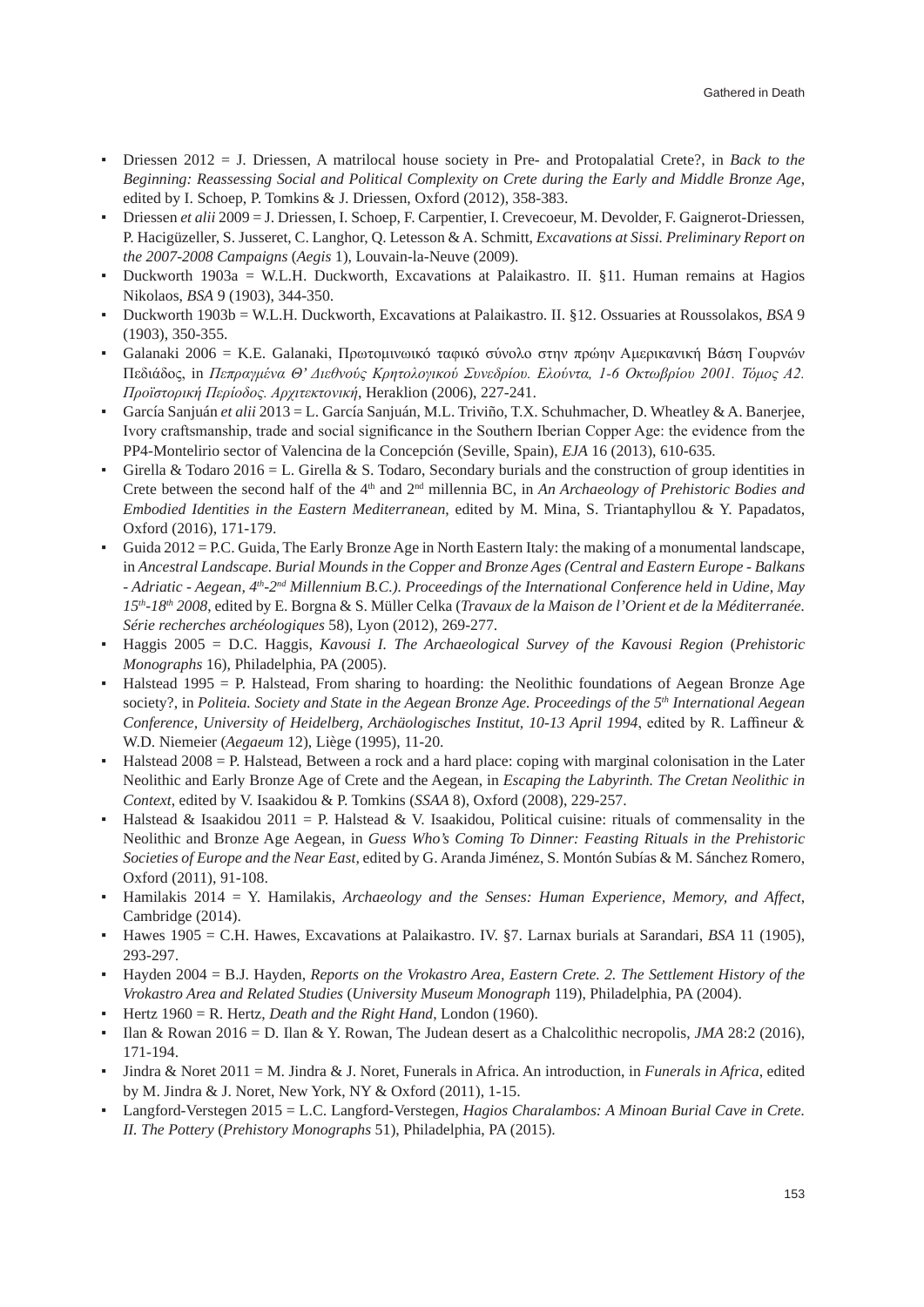### 7. 101 Ways of Creating Collective Burials

- Legarra Herrero 2009 = B. Legarra Herrero, The Minoan fallacy: cultural diversity and mortuary behaviour on Crete at the beginning of the Bronze Age, *OJA* 29 (2009), 29-57.
- Legarra Herrero 2011 = B. Legarra Herrero, New kid on the block: the nature of the first systemic contacts between Crete and the Eastern Mediterranean around 2000 BC, in *Interweaving Worlds: Systemic Interactions in Eurasia, 7th to 1st Millennia BC*, edited by T. Wilkinson, S. Sherratt & J. Bennet, Oxford (2011), 266-281.
- Legarra Herrero 2012 = B. Legarra Herrero, The construction, deconstruction and non-construction of hierarchies in the funerary record of Prepalatial Crete, in *Back to the Beginning: Reassessing Social and Political Complexity on Crete during the Early and Middle Bronze Age*, edited by I. Schoep, P. Tomkins & J. Driessen, Oxford (2012), 325-357.
- Legarra Herrero 2014 = B. Legarra Herrero, *Mortuary Behaviour and Social Trajectories in Pre- and Protopalatial Crete* (*Prehistory Monographs* 44), Philadelphia, PA (2014).
- Legarra Herrero 2016a = B. Legarra Herrero, Bodies in a pickle: burial jars, individualism and group identities in Middle Minoan Crete, in *An Archaeology of Prehistoric Bodies and Embodied Identities in the Eastern Mediterranean*, edited by M. Mina, S. Triantaphyllou & Y. Papadatos, Oxford (2016), 180-188.
- Legarra Herrero 2016b = B. Legarra Herrero, Primary state formation processes on Bronze Age Crete: a social approach to change in early complex societies, *CAJ* 26 (2016), 349-367.
- Lomba Maraundi *et alii* 2009 = J. Lomba Maraundi, M.V. López Martínez, F. Ramos Martínez & A. Avilés Fernández, El enterramiento múltiple, calcolítico, de Camino del Molino (Caravaca, Murcia). Metodología y primeros resultados de un yacimiento excepcional, *Trabajos de Prehistoria* 66 (2009), 143-160.
- Lorrio 2008 = A.J. Lorrio, *Qurenima. El Bronce final del Sureste de la Península Ibérica*, Madrid (2008).
- Lull 2000 = V. Lull, Argaric society: death at home, *Antiquity* 74 (2000), 581-590.
- Malone *et alii* 2009 = C. Malone, S. Stoddart, A. Bonanno & D. Trump, *Mortuary Customs in Prehistoric Malta. Excavations at the Brochtorff Circle at Xagħra (1987-94)*, Cambridge (2009).
- Manning 2010 = S. Manning, Chronology and terminology, in *The Oxford Handbook of the Bronze Age Aegean (ca. 3000-1000 BC),* edited by E.H. Cline, Oxford (2010), 11-28.
- Manzon *at alii* 2012 = V.S. Manzon, U. Thun Hohenstein & E. Gualdi-Russo, Injuries on a skull from the Ancient Bronze Age (Ballabio, Lecco, Italy): a natural or an anthropic origin?, *JAS* 39 (2012), 3428-3435.
- Máquez Romero & Jiménez Jáimez 2010 = J.E. Máquez Romero & V. Jiménez Jáimez, *Recintos de fosos: genealogía y significado de una tradición en la Prehistoria del suroeste de la Península Ibérica (IV-III milenios AC)*, Málaga (2010).
- **Massa & Sahoglu 2011 = M. Massa & V. Sahoglu, Burial habits in Western Anatolia during the third millennium** BC, in *Across: The Cyclades and Western Anatolia during the Third Millennium BC*, edited by V. Sahoglu, Istanbul (2011), 164-171.
- Muñoz Amilibia 2001 = A.M. Muñoz Amilibia, El Megalitismo en la Península Ibérica, *Spal* 10 (2001), 185- 191.
- Papadatos 2005 = Y. Papadatos, *Tholos Tomb Gamma: A Prepalatial Tholos Tomb at Phourni, Archanes* (*Prehistory Monographs* 17), Philadelphia, PA (2005).
- Papadatos & Sophianou 2015 = Y. Papadatos & C. Sophianou, *Livari Skiadi. A Minoan Cemetery in Southeast Crete. Excavation and Finds* (*Prehistory Monographs* 50), Philadelphia, PA (2015).
- Perlès & Johnson 2004 = C. Perlès & M. Johnson, An overview of Neolithic settlement patterns in Eastern Thessaly, in *Explaining Social Change: Studies in Honour of Colin Renfrew*, edited by J. Cherry, C. Scarre & S. Shennan, Cambridge (2004), 65-79.
- Platon 2017 = L. Platon, Pezoules Kephala, Zakros. I. Form of the tombs and burial habits, in *Petras, Siteia. The Pre- and Proto-palatial Cemetery in Context. Acts of a Two-day Conference held at the Danish Institute at Athens, 14-15 February 2015*, edited by M. Tsipopoulou (*Monographs of the Danish Institute at Athens* 21), Aarhus (2017), 340-354.
- Platon 1961 = N. Platon, Ανασκαφή Κάτω Ζάκρου, *Prakt* 1961 (1961), 216-224.
- Platon 1967 = N. Platon, Ανασκαφαί Ζάκρου, *Prakt* 1967 (1967), 162-194.
- Preve 2006 = S. Preve, Νέα Ρουμάτα, in*Αρχαίοι τόποι και μνημεία νόμος Χανιών. ΚΕ' Εφορεία Προϊστορικών και Κλασικών Αρχαιοτήτων με τη συνδρομή του Τ.Ε.Ε. Τμήματος Δυτικής Κρήτης*, edited by M. Andreadaki-Vlasaki & V. Niniou-Kindeli, Khania (2006).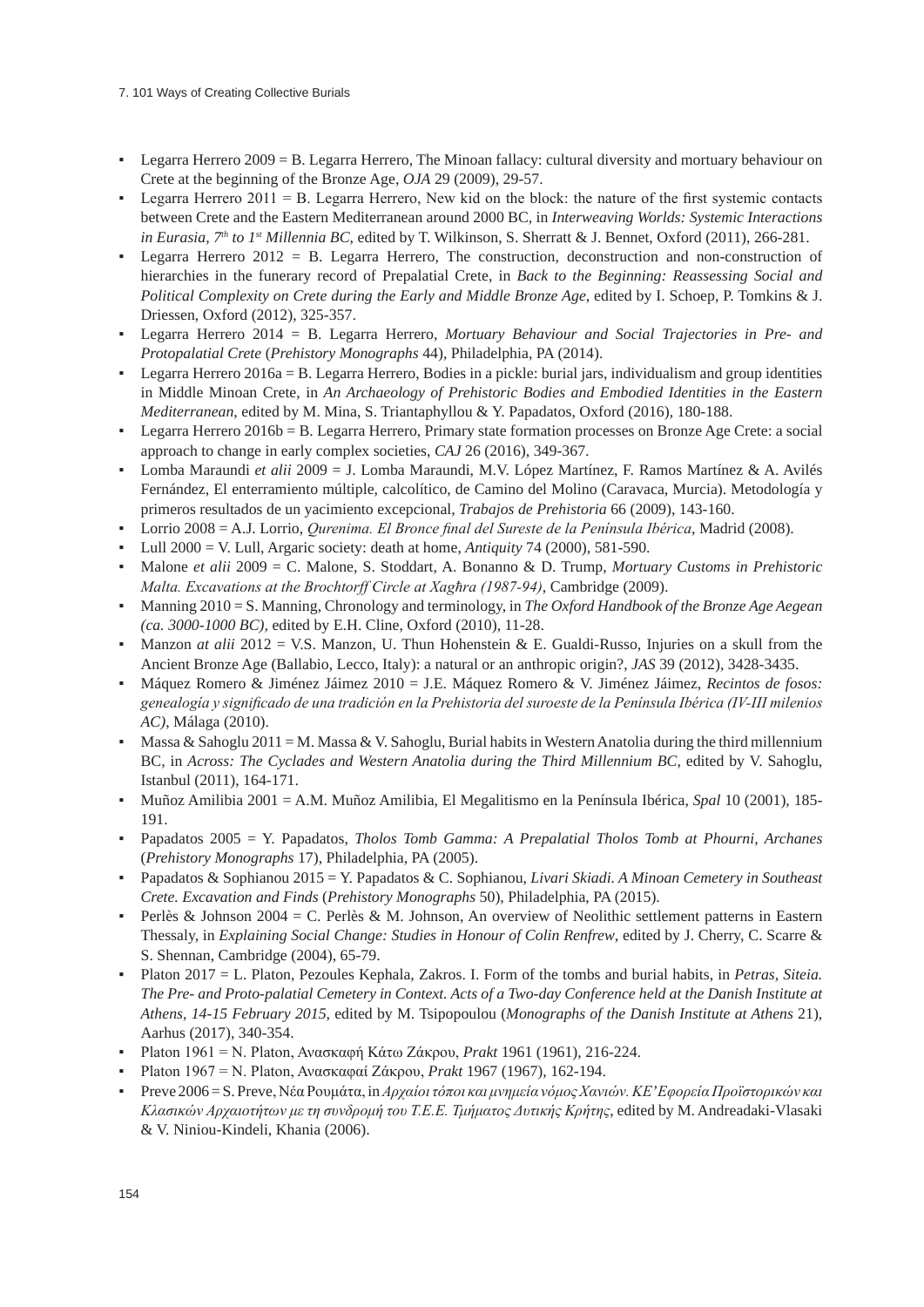- Pullen 2013 = D.J. Pullen, 'Minding the gap': bridging the gaps in cultural change within the Early Bronze Age Aegean, *AJA* 117 (2013), 545-553.
- Recchia 2012 = G. Recchia, Burial mounds and "specchie" in Apulia during the Bronze Age: local developments and transadriatic connections, in *Ancestral Landscape. Burial Mounds in the Copper and Bronze Ages (Central and Eastern Europe - Balkans - Adriatic - Aegean, 4th-2nd Millennium B.C.). Proceedings of the International Conference held in Udine, May 15th-18th 2008*, edited by E. Borgna & S. Müller Celka (*Travaux de la Maison de l'Orient et de la Méditerranée. Série recherches archéologiques* 58), Lyon (2012), 475-484.
- Relaki 2004 = M. Relaki, Constructing a region: the contested landscapes of Prepalatial Mesara, in *The Emergence of Civilisation Revisited*, edited by J.C. Barrett & P. Halstead (*SSAA 6*), Oxford (2004), 170-188.
- Robb 2016 = J. Robb, What can we really say about skeletal part representation, MNI and funerary ritual? A simulation approach, *JAS: Reports* 10 (2016), 684-692.
- Sagona 2015 = C. Sagona, *The Archaeology of Malta. From the Neolithic through the Roman Period*, Cambridge (2015).
- Sakellarakis & Sapouna-Sakellaraki 1997 = J.A. Sakellarakis & E. Sapouna-Sakellaraki, *Archanes. Minoan Crete in a New Light*, Athens (1997).
- Sampson 1988 = A. Sampson, *Manika II. An Early Helladic Settlement and Cemetery*, Athens (1988).
- Savage *et alii* 2007 = S.H. Savage, S.E. Falconer & T.P. Harrison, The Early Bronze Age city states of the Southern Levant: neither cities nor states, in *Crossing Jordan: North American Contributions to the Archaeology of Jordan*, edited by T.E. Levy, P.M.M. Daviau, R.W. Younker & M. Shaer, London (2007), 285-297.
- Sbonias  $1999 = K$ . Sbonias, Social development management of production and symbolic representation in Prepalatial Crete, in *From Minoan Farmers to Roman Traders: Sidelights on the Economy of Ancient Crete*, edited by A. Chaniotis, Stuttgart (1999), 25-51.
- Schoep 2009 = I. Schoep, The excavation of the cemetery (zone 1), in *Excavations at Sissi. Preliminary Report on the 2007-2008 Campaigns*, by J. Driessen, I. Schoep, F. Carpentier, I. Crevecoeur, M. Devolder, F. Gaignerot-Driessen, P. Hacigüzeller, S. Jusseret, C. Langhor, Q. Letesson & A. Schmitt (*Aegis* 1), Louvain-la-Neuve (2009), 45-56.
- Schoep 2012 = I. Schoep, Bridging the divide between the 'Prepalatial' and the 'Protopalatial' periods?, in *Back to the Beginning: Reassessing Social and Political Complexity on Crete during the Early and Middle Bronze Age*, edited by I. Schoep, P. Tomkins & J. Driessen, Oxford (2012), 403-428.
- Schoep *et alii* 2011 = I. Schoep, A. Schmitt & I. Crevecoeur, The cemetery at Sissi. Report on the 2009 and 2010 campaigns, in *Excavations at Sissi II. Preliminary Report on the 2009-2010 Campaigns*, by J. Driessen, I. Schoep, F. Carpentier, I. Crevecoeur, M. Devolder, F. Gaignerot-Driessen, P. Hacigüzeller, V. Isaakidou, S. Jusseret, C. Langhor, Q. Letesson & A. Schmitt (*Aegis* 4), Louvain-la-Neuve (2011), 41-68.
- Schoep *et alii* 2013 = I. Schoep, A. Schmitt, I. Crevecoeur & S. Déderix, The cemetery at Sissi. Report on the 2011 campaign, in *Excavations at Sissi III. Preliminary Report on the 2011 Campaign*, by J. Driessen, I. Schoep, M. Anastasiadou, F. Carpentier, I. Crevecoeur, S. Déderix, M. Devolder, F. Gaignerot-Driessen, S. Jusseret, C. Langhor, Q. Letesson, F. Liard, A. Schmitt, C. Tsoraki & R. Veropoulidou (*Aegis* 6), Louvain-la-Neuve (2013), 27-51.
- Schoep *et alii* 2017 = I. Schoep, I. Crevecoeur, A. Schmitt & P. Tomkins, Funerary practices at Sissi: The treatment of the body in the house tombs, in *Petras, Siteia. The Pre- and Proto-palatial Cemetery in Context. Acts of a Two-day Conference held at the Danish Institute at Athens, 14-15 February 2015*, edited by M. Tsipopoulou (*Monographs of the Danish Institute at Athens* 21), Aarhus (2017), 369-384.
- Shennan 2002 = S.J. Shennan, *Genes, Memes and Human History*, London (2002).
- Skeates 2001 = R. Skeates, The social dynamics of enclosure in the Neolithic of the Tavoliere, South-East Italy, *JMA* 13:2 (2001), 155-188.
- Soles 1992 = J.S. Soles, *The Prepalatial Cemeteries at Mochlos and Gournia and the House Tombs of Bronze Age Crete*, Princeton, NJ (1992).
- Stoddart 2016 = S. Stoddart, Mediating the dominion of death in Prehistoric Malta, in *Death Rituals, Social Order and the Archaeology of Immortality in the Ancient World. 'Death Shall Have No Dominion'*, edited by C. Renfrew, M.J. Boyd & I. Morley, Cambridge (2016), 130-137.
- Tod 1903 = M.N. Tod, Excavations at Palaikastro. II. §10. Hagios Nikolaos, *BSA* 9 (1903), 336-343.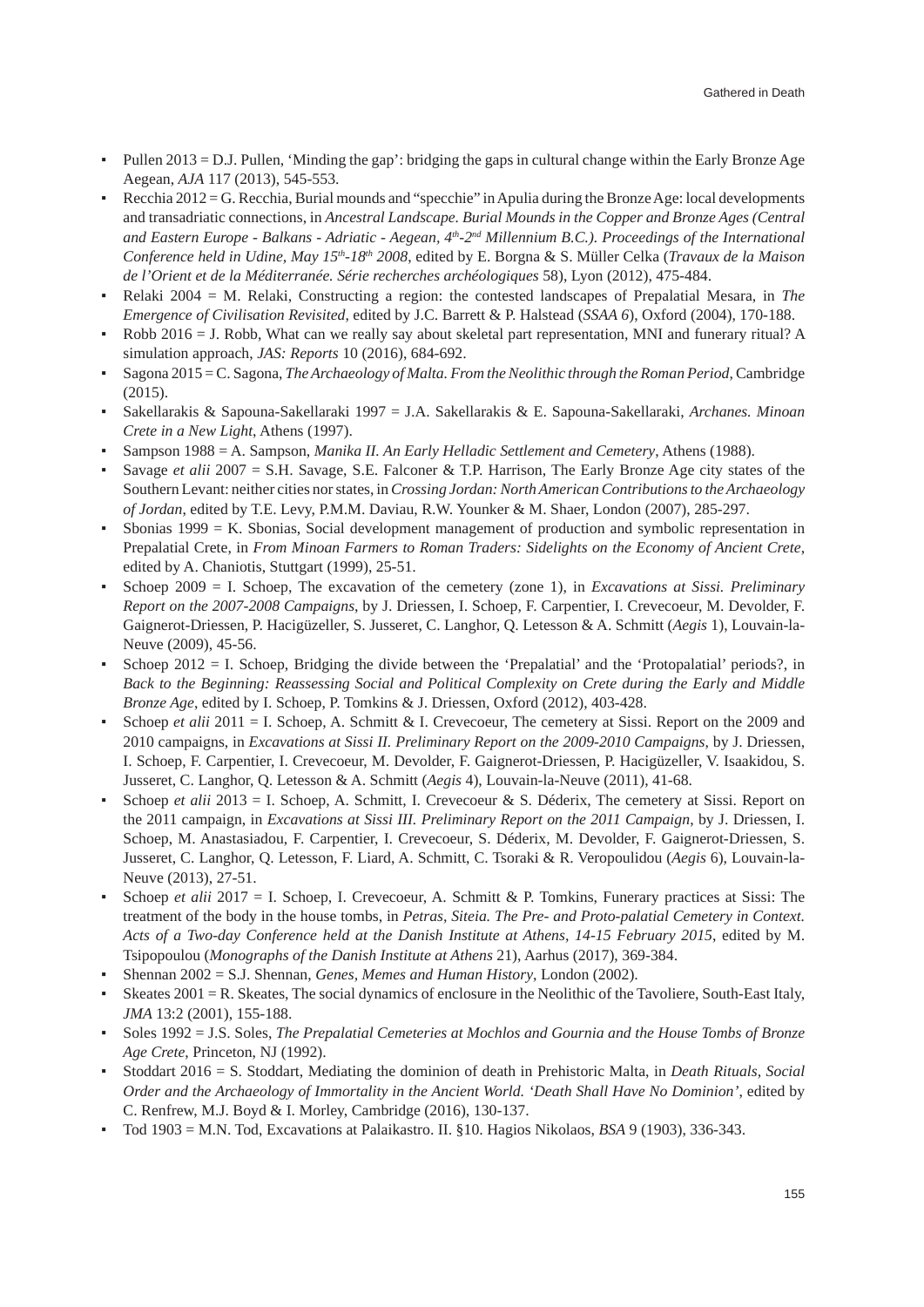- Tomkins 2004 = P. Tomkins, Filling in the 'Neolithic background': social life and social transformation in the Aegean before the Bronze Age, in *The Emergence of Civilisation Revisited*, edited by J.C. Barrett & P. Halstead (*SSAA 6*), Oxford (2004), 3863.
- Tomkins  $2012 = P$ . Tomkins, Behind the horizon: reconsidering the genesis and function of the 'First Palace' at Knossos (Final Neolithic IV-Middle Minoan IB), in *Back to the Beginning: Reassessing Social and Political Complexity on Crete during the Early and Middle Bronze Age*, edited by I. Schoep, P. Tomkins & J. Driessen, Oxford (2012), 32-80.
- Triantaphyllou 2005 = S. Triantaphyllou, The human remains, in *Tholos Tomb Gamma. A Prepalatial Tholos Tomb at Phourni, Archanes*, by Y. Papadatos (*Prehistory Monographs* 17), Philadelphia, PA (2005), 66-76.
- Triantaphyllou 2009 = S. Triantaphyllou, EM/MM human skeletal remains from East Crete: the Kephala Petras rock shelter, Siteia and the Livari tholos tomb, Skiadi, *Kentro* 12 (2009), 19-23.
- Triantaphyllou 2010 = S. Triantaphyllou, Analysis of the human bones, in *Moni Odigitria. A Prepalatial Cemetery and its Environs in the Asterousia, Southern Crete*, by A. Vasilakis & K. Branigan (*Prehistoric Monographs* 30), Philadelphia, PA (2010).
- Triantaphyllou  $2012 = S$ . Triantaphyllou, Kephala Petras: the human remains and the burial practices in the rock shelter, in *Petras, Siteia. The Pre- and Proto-palatial Cemetery in Context. Acts of a Two-day Conference held at the Danish Institute at Athens, 14-15 February 2015*, edited by M. Tsipopoulou (*Monographs of the Danish Institute at Athens* 21), Aarhus (2017), 161-170.
- Triantaphyllou  $2016 = S$ . Triantaphyllou, Staging the manipulation of the dead in Pre- and Protopalatial Crete, Greece (3<sup>rd</sup>-early 2<sup>nd</sup> mill. BCE): from body wholes to fragmented body parts, *JAS: Reports* 10 (2016), 769-779.
- Triantaphyllou 2017 = S. Triantaphyllou, ''Οσο ψηλά και αν ανεβείς λέξη μην πεις μεγάλη 'πο χώμα σε έφτιαξε ο Θεός κι εκειά γυρίζεις πάλι' Cretan mantinada for death, in *Petras, Siteia. The Pre- and Proto-palatial Cemetery in Context. Acts of a Two-day Conference held at the Danish Institute at Athens, 14-15 February 2015*, edited by M. Tsipopoulou (*Monographs of the Danish Institute at Athens* 21), Aarhus (2017), 271-290.
- Triantaphyllou *et alii* 2017 = S. Triantaphyllou, S. Kiorpe & M. Tsipopoulou, House Tomb 5: a preliminary analysis of the human skeletal remains, in *Petras, Siteia. The Pre- and Proto-palatial Cemetery in Context. Acts of a Two-day Conference held at the Danish Institute at Athens, 14-15 February 2015*, edited by M. Tsipopoulou (*Monographs of the Danish Institute at Athens* 21), Aarhus (2017), 291-300.
- Tsipopoulou 2017 = M. Tsipopoulou, Documenting sociopolitical changes in Pre- and Proto-palatial Petras: the house tomb cemetery, in *Petras, Siteia. The Pre- and Proto-palatial Cemetery in Context. Acts of a Twoday Conference held at the Danish Institute at Athens, 14-15 February 2015*, edited by M. Tsipopoulou (*Monographs of the Danish Institute at Athens* 21), Aarhus (2017), 57-103.
- Turner 1969 = V. Turner, *The Ritual Process: Structure and Anti-structure,* London (1969).
- Van Gennep 1977 = A. van Gennep, *The Rites of Passage*, London (1977).
- Vargas Jiménez *et alii* 2012 = J.M. Vargas Jiménez, C. Meyer & M. Ortega Gordillo, El tholos de La Pastora y su entorno: el sector oriental del yacimiento de Valencina de la Concepción (Sevilla) a través de la geofísica, Menga*, Revista de Prehistoria de Andalucía* 3 (2012), 121-140.
- Vasilakis & Branigan 2010 = A. Vasilakis & K. Branigan, *Moni Odigitria. A Prepalatial Cemetery and its Environs in the Asterousia, Southern Crete*, Philadelphia, PA (2010).
- Vavouranakis  $2017 = G$ . Vavouranakis, Funerary ritual and social structure in the Old Palace period: a multifarious liaison, in *Petras, Siteia. The Pre- and Proto-palatial Cemetery in Context. Acts of a Two-day Conference held at the Danish Institute at Athens, 14-15 February 2015*, edited by M. Tsipopoulou (*Monographs of the Danish Institute at Athens* 21), Aarhus (2017), 385-398.
- Vavouranakis & Bourbou 2015 = G. Vavouranakis & C. Bourbou, Breaking up the past: patterns of fragmentation in Early and Middle Bronze Age tholos tomb contexts in Crete, in *Thravsma. Contextualising the Intentional Destruction of Objects in the Bronze Age Aegean and Cyprus*, edited by K. Harrell & J. Driessen (*Aegis* 9), Louvain-la-Neuve (2015), 167-196.
- Watrous  $2012 = L.V.$  Watrous, An overview of secondary state formation on Crete: the Mirabello region during the Bronze Age, in *Philistor. Studies in Honor of Costis Davaras*, edited by E. Matzourani & P.P. Betancourt (*Prehistory Monograph* 36), Philadelphia, PA (2012), 273-282.